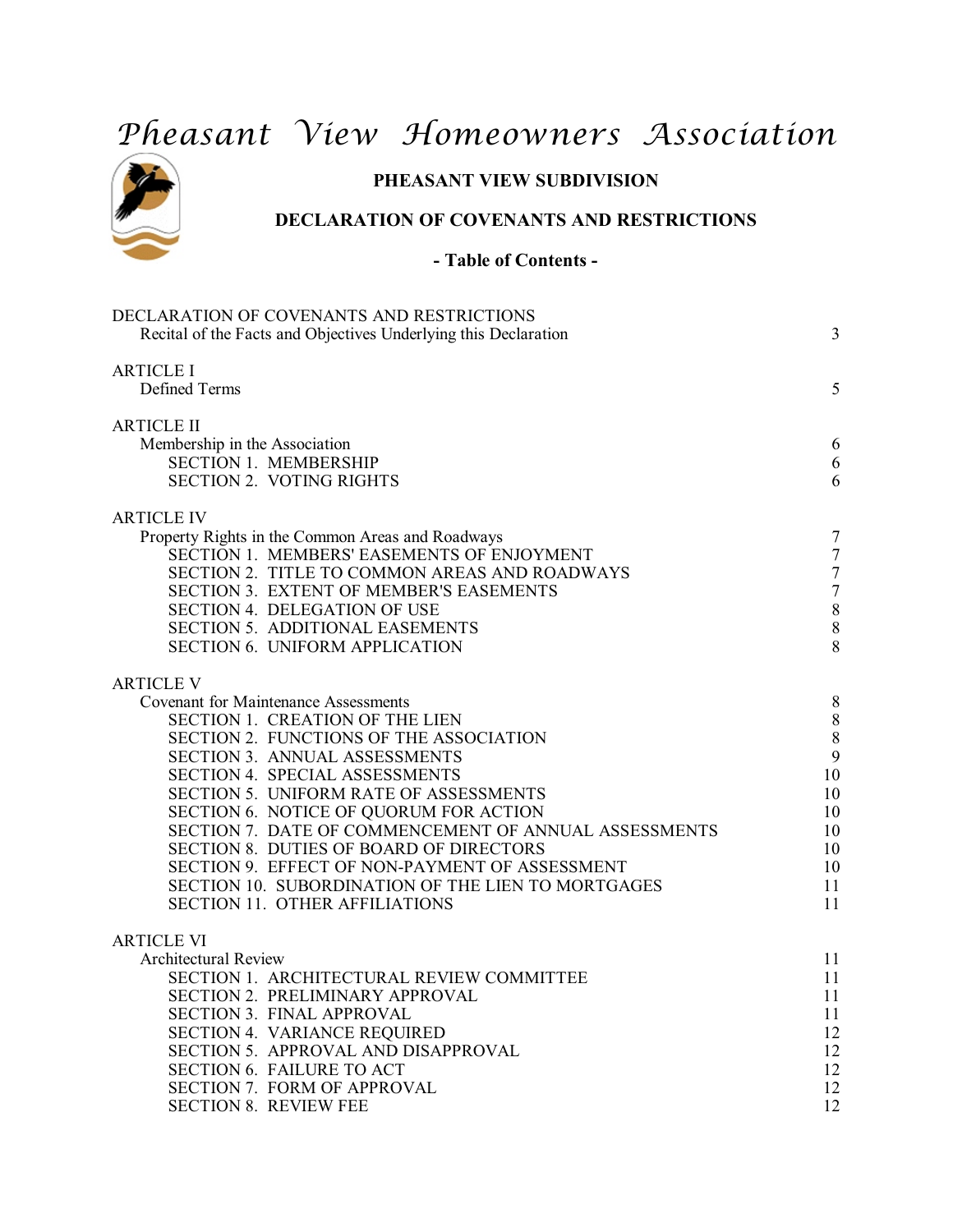| <b>ARTICLE VII</b>                          |    |
|---------------------------------------------|----|
| Restrictions Upon Use                       | 13 |
| <b>SECTION 1. PERMITTED USE</b>             | 13 |
| SECTION 2. MINIMUM FLOOR AREA               | 13 |
| SECTION 3. ALTERATION OF LOT                | 13 |
| <b>SECTION 4. MINIMUM YARDS</b>             | 13 |
| <b>SECTION 5. EXTERIOR MATERIALS</b>        | 13 |
| <b>SECTION 6. SIMILAR ELEVATIONS</b>        | 14 |
| <b>SECTION 7. WALLS AND FENCES</b>          | 14 |
| <b>SECTION 8. SWIMMING POOLS</b>            | 14 |
| <b>SECTION 9. ANIMALS</b>                   | 14 |
| SECTION 10. TEMPORARY STRUCTURES            | 14 |
| <b>SECTION 11. STORAGE OF VEHICLES</b>      | 14 |
| <b>SECTION 12. ANTENNAS</b>                 | 15 |
| <b>SECTION 13. UNSIGHTLY CONDITIONS</b>     | 15 |
| SECTION 14. EASEMENTS AND OTHER CONDITIONS  | 15 |
| SECTION 15. UNDERGROUND UTILITIES           | 16 |
| <b>SECTION 16. WEAPONS</b>                  | 16 |
| SECTION 17. SIGHT LINES                     | 16 |
| <b>SECTION 18. AIR CONDITIONERS</b>         | 16 |
| <b>SECTION 19. DRIVEWAYS</b>                | 16 |
| <b>SECTION 20. SALES OFFICES</b>            | 16 |
| SECTION 21. SIGNS                           | 17 |
| SECTION 22. LANDSCAPING                     | 17 |
| <b>SECTION 23. PROHIBITED VEHICLES</b>      | 17 |
| SECTION 24. DISPOSALS                       | 17 |
| <b>SECTION 25. BACKBOARDS</b>               | 17 |
| SECTION 26. WELLS                           | 17 |
| <b>SECTION 27. LEASES</b>                   | 17 |
| <b>SECTION 28. SIDEWALKS</b>                | 17 |
| <b>SECTION 29. GRADE CHANGES</b>            | 17 |
| SECTION 30. UNAUTHORIZED USE OF GOLF COURSE | 17 |
| SECTION 31. RETRIEVAL OF GOLF BALLS         | 17 |
| <b>ARTICLE VIII</b>                         |    |
| <b>General Provisions</b>                   | 18 |
| <b>SECTION 1. ENFORCEMENT</b>               | 18 |
| <b>SECTION 2. SEVERABILITY</b>              | 18 |
| <b>SECTION 3. NOTICES</b>                   | 18 |
| SECTION 4. ANNEXATION OF ADDITIONAL LANDS   | 18 |
| SECTION 5. TRANSFER OF RIGHTS AND POWERS    | 18 |
| SECTION 6. AMENDMENT AND DURATION           | 18 |
| IN WITNESS WHEREOF - SIGNATURES             | 20 |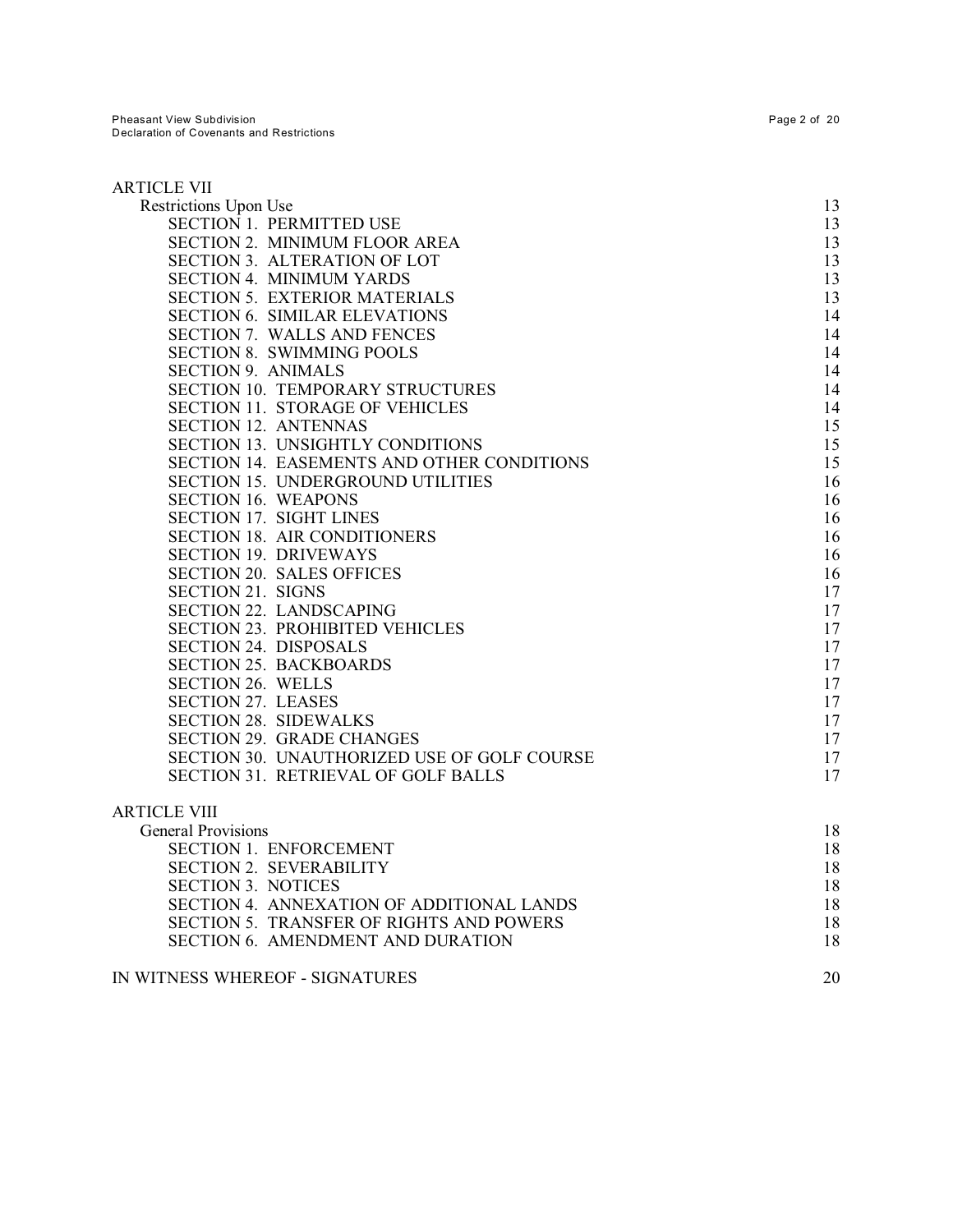#### **PHEASANT VIEW SUBDIVISION**

#### **Declaration of Covenants and Restrictions**

THIS DECLARATION OF COVENANTS AND RESTRICTIONS (**"this Declaration"**) made this 12th day of October, 1995, by SUNFLOWER SEVEN ASSOCIATES, a Michigan general partnership (the **"Declarant"**), having its principal office at 21790 Coolidge Highway, Oak Park, MI 48237.

WITNESSETH:

The following is a recital of the facts and objectives underlying this Declaration:

(A) Declarant is the owner in fee simple absolute of certain real property (the "**Subdivision**") situated in the Charter Township of Canton (the "**Township**"), Wayne County, Michigan. The Subdivision is more particularly described on Exhibit "A" attached hereto.

(B) The Subdivision consists of (I) 162 lots (the "**Lots**") each of which is to be used for the construction and occupancy of one (1) detached single-family residence and permitted related improvements, in each case, subject to (a) the provisions of this Declaration; (b) the provisions of the Declaration of Reciprocal Roadway Easement, dated March 8, 1993 (the "**Reciprocal Roadway Easement**"), recorded in liber 26390, page 818, Wayne County Records; (c) the Agreement for Planned Development District, dated March 8, 1993, together with the related Notice and Affidavit of Planned Development District, dated March 8, 1993, and recorded in liber 26390, page 800, Wayne County Records; (d) the Agreement for Maintenance of Storm Drainage Facilities, dated February 24, 1994 (the "**Storm Drainage Facilities Agreement**"); (e) easements and rights-of-way, and other matters, of record; and (f) applicable statutes and ordinances, and rules and regulations, of the Township, the County of Wayne, and the State of Michigan; (ii) private parks (the "**Common Areas**"), for the benefit of the Subdivision, and intended for the use, in common, of (a) the Owners of each Lot (the "**Owners**"); (b) the Occupants; and (c)) the Permittees; and (iii) private roadways (the "**Roadways**"), for the benefit of the Subdivision, and intended for the Permittees, for vehicular and pedestrian ingress, egress, travel and passage (including, without limitations, travel by golf cart within the designated Golf Cart Crossing areas), to and from each Lot, and to and from adjacent public streets and golf course facilities, and for aesthetic purposes in connection with the Lots (the "**Permitted Purposes**"). The Roadways will not be under the jurisdiction of the County of Wayne, State of Michigan ("**Wayne County**"), and, accordingly, will not be maintained, repaired or replaced by Wayne County.

(C) Sections of the Subdivision, including, without limitation, the Roadways within such sections, will be traversed by, or be adjacent to, a golf course (the "**Golf Course**"), including, without limitation, the golf cart paths appurtenant thereto, to be developed, owned and operated by (or under) the Township, and to be known as "**Pheasant Run**". The Golf Course is not part of the Subdivision.

(D) Declarant desires to subject the Subdivision to the covenants, restrictions, conditions, easements, charges and liens hereinafter set ford (I) to insure the development of the Subdivision as a desirable residential community; (ii) to prevent the construction, installation, placement or maintenance of any undesirable use, improvement or thing within the Subdivision; (iii) to promote internal harmony within the Subdivision; (iv) to provide for the perpetual preservation and maintenance of the Common Areas and Roadways within the Subdivision in a manner consistent with high environmental, aesthetic and residential standards; (v) to provide for the perpetual preservation and maintenance of the Storm Drainage Facilities, in accordance with the Storm Drainage Facilities Agreement; and (vi) to provide for the payment by the Owners of all of the costs and expenses in regard to the administration, operation, maintenance, repair and replacement of the Common Areas, Roadways and Storm Drainage Facilities, as described in this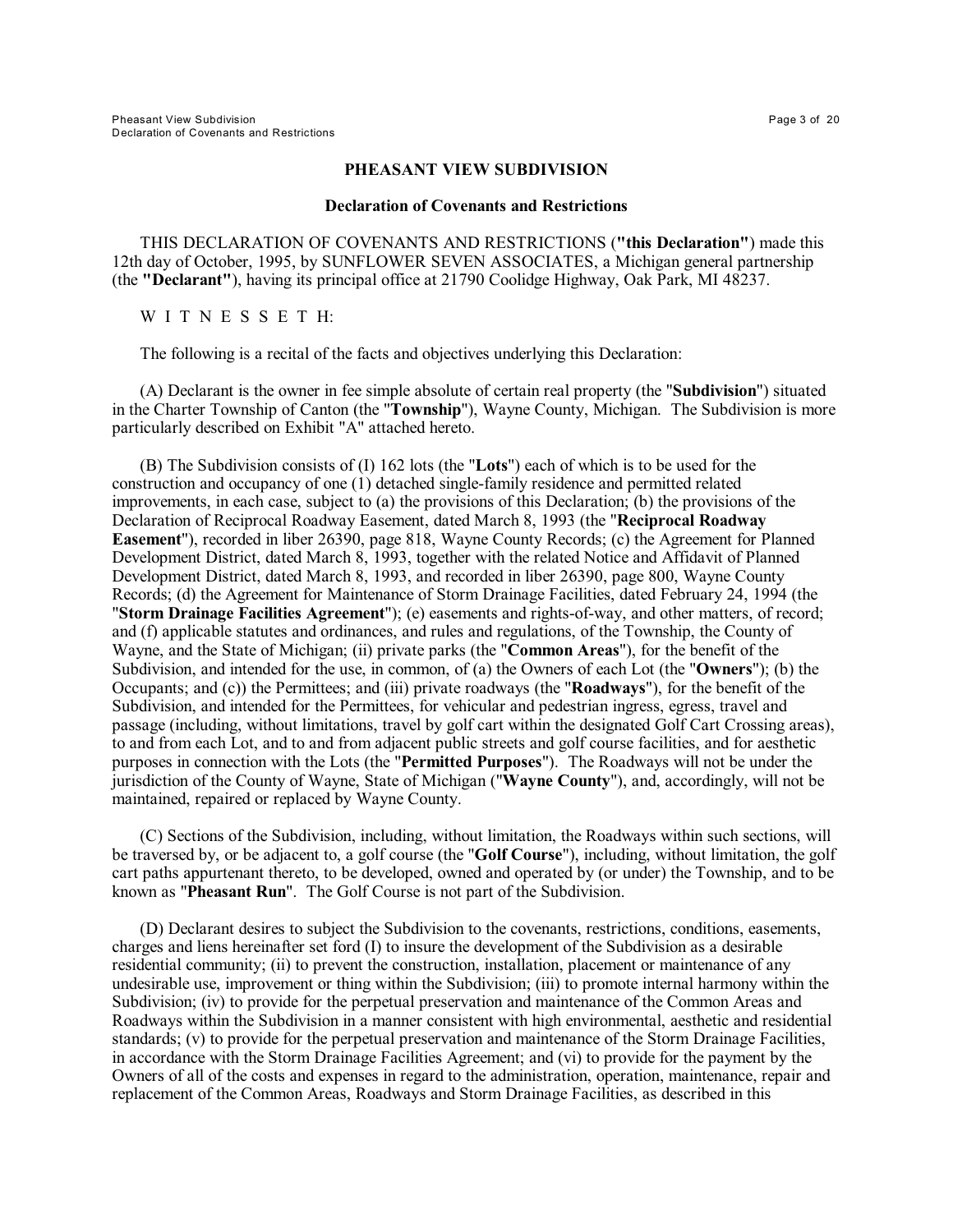Declaration, the Reciprocal Roadway Easement, and the Storm Drainage Facilities Agreement.

(E) The areas occupied by the Roadways (the "**Roadway Areas**") are named in the recorded Plat of the Subdivision, and are particularly described in the Reciprocal Roadway Easement.

(F) The Roadway Areas are (or may be) subject to additional easements and licenses (the "**Underlying Roadway Easements**"), granted, or to be granted, by Declarant, or the Association, in favor of the Township, and others, for service and emergency purposes of every kind and description, for utility systems serving the Subdivision (the "**Common Utility Systems**"), including, without limitation, sanitary sewage disposal, water supply, storm drainage outlet, domestic electric, natural gas, telephone and cable television facilities and purposes, and for separate connections to such Common Utility Systems for the benefit of each lot.

(G) Declarant deems it desirable to create an entity (the "**Association**") to own and/or maintain the Common Areas and Roadways, and to which shall be delegated and assigned certain powers and duties hereunder, including, without limitation (I) the administration, operation, maintenance, repair and replacement of the several elements comprising the Common Areas; (ii) the maintenance, repair and replacement of the several elements comprising the Storm Drainage Facilities; (iii) the administration, operation, maintenance, repair and replacement of the several elements comprising the Roadways, including, without limitation (a) the paved driving surface within the Roadways (the "**Wearing Surface**"), which reference includes the related curbs and gutters; (b) the landscaped and planted areas within the Roadways (the "**Landscaped Areas**" which reference includes any irrigation system serving such areas); (c)) the entrance monuments, decorative walls and gates, and other architectural features within, or adjacent to, the Roadways (the "**Entrance Monuments**"); (d) the street and other lighting facilities within the Roadways (the "**Lighting Facilities**"); (e) the traffic control and other signage within the Roadways (the "**Signs**"); and (f) the golf cart crossing areas within the Roadways (the "**Golf Cart Crossings**"), which reference includes the decorative designated crossing areas within the Wearing Surface, the appurtenant signage, including, without limitation, decorative mandatory stop signs and speed bumps on either side of each such designated crossing area, and the landscaping of the golf cart paths on either side of each such crossing, the full width of such crossing, to the depth of the adjacent Lots; (iv) the enforcement of the covenants, restrictions, conditions, easements, charges and liens set forth in this Declaration; (v) the collection and disbursement of the assessments and charges described in this Declaration; (vi) the promotion of the health, safety and welfare of the residence of the Subdivision; (vii) the enforcement of the Reciprocal Roadway Easement; (viii) the enforcement of the Storm Drainage Facilities Agreement; and (ix) the enforcement of the Underlying Roadway Easements.

(H) Declarant has caused the Association to be organized as a nonprofit corporation (with mandatory assessment powers), for a perpetual term, under the laws of the State of Michigan, for the purpose of exercising the powers, duties and functions of the Association set forth in this Declaration (either directly, or through a management agent and/or maintenance contractors engaged by the Association, or through an association in which the Association is a constituent member).

NOW, THEREFORE, Declarant hereby declares that the Subdivision, including each Lot, Common Area and Roadway in the Subdivision, shall be held, transferred, sold, conveyed, leased, used and occupied subject to the following covenants, restrictions, conditions, easements, charges and liens, each of which is for the benefit of, and shall run with and bind, each Lot, Common Area and Roadway, and each Person having any right, title or interest in any Lot, Common Area and Roadway, including, without limitation, each Owner and Occupant, and/or the heirs, personal representatives, successors and/or assigns of any such Person.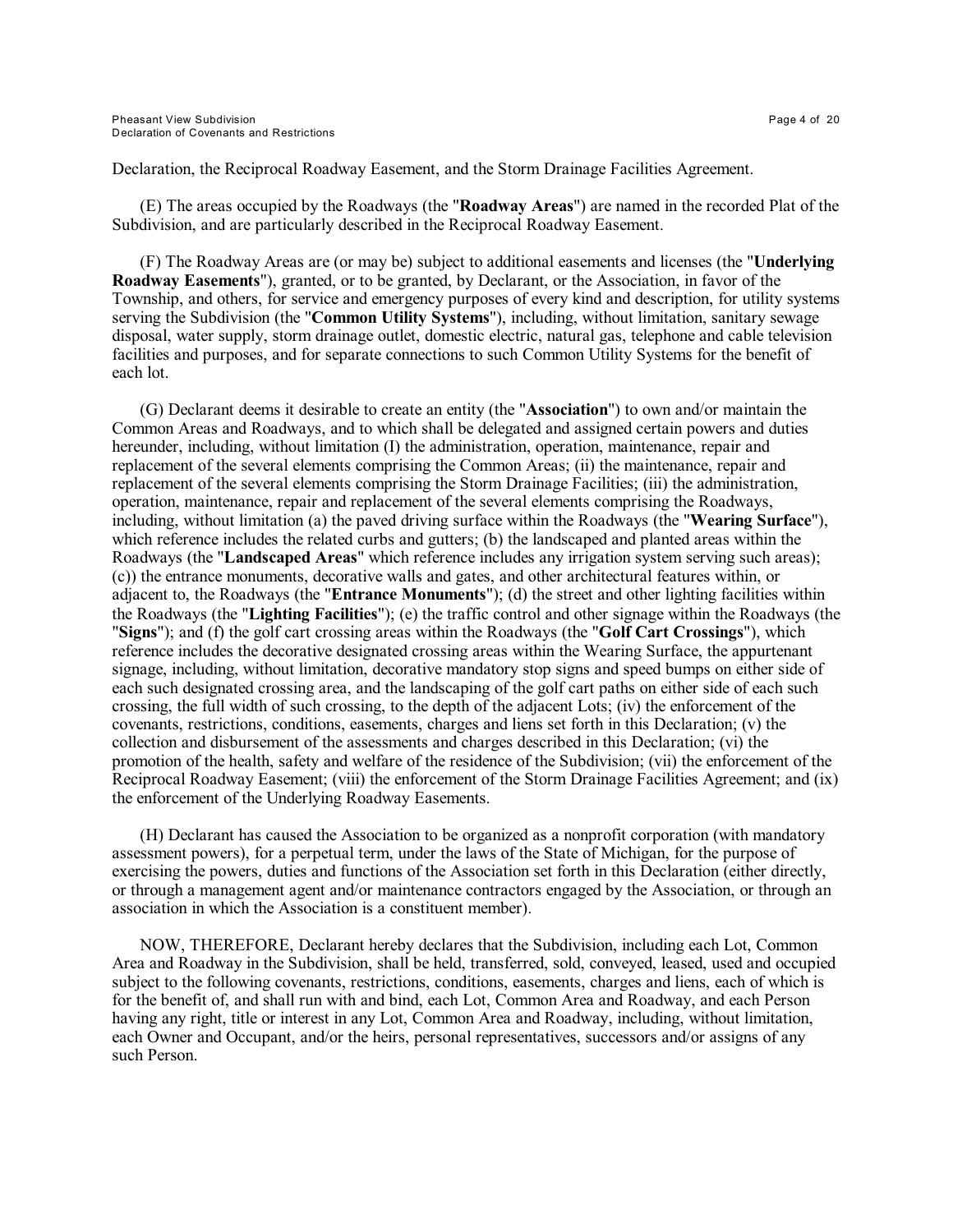## **ARTICLE I**

### **Defined Terms**

As used in this Declaration with initial capital letters, the following terms shall have the meaning ascribed thereto:

**"Association"** shall mean and refer to the Pheasant View at Pheasant Run Association, Inc., A Michigan nonprofit corporation, whose principal office is presently located at 21790 Coolidge Highway, Oak Park, Michigan 48237, and any successor thereto.

**"Committee"** shall mean and refer to the Architectural Review Committee established under the provisions of this Declaration, or the Association, as the context may require.

**"Common Areas"** shall mean and refer to those areas of land denoted as "Private Parks" on the recorded Plat of the Subdivision, and intended to be (I) owned by the Association, and (ii) devoted to the common use and enjoyment of the residents in the Subdivision, together with any and all improvements now or hereafter located thereon.

**"Declarant"** shall mean and refer to Island Lake Associates, a Michigan general partnership, or any successor thereto, or any Person to whom or which it may expressly assign any one or more of its rights, or delegate any of its authority hereunder, in each case by means of an appropriate document recorded with the Register of Deeds of Wayne County, Michigan, and, in each case, as the context may require.

**"Improvement"** shall mean and refer to every building of any kind, garage, shed, gazebo, fence, wall or gate, pool, tennis court, or other structure or recreational facility which may be erected or placed on any Lot, including, without limitation, any driveway, parking area, landscaping, plated material, sign, statue, exterior ornament, drainage system and/or utility connection thereon or therein.

**"Lot"** shall mean and refer to any numbered parcel of land shown as such upon the recorded Plat of the Subdivision, and used or to be used for the construction and occupancy thereon of a detached singlefamily residential dwelling, and related improvements, in accordance herewith, and such reference may include such dwelling and related improvements, as the context may require.

**"Members"** shall mean and refer to all those Persons entitled to membership in the Association, as provided in this Declaration.

**"Occupant"** shall mean and refer to any Person, holding under an Owner, and entitled by lease, deed, contract or other agreement to use and occupy a residence upon any Lot.

**"Owner"** shall mean and refer to the record owner, whether one or more Persons, of the fee simple title to any Lot, including, for such purpose, the land contract vendee in regard to any Lot (rather than the land contract vendor), but not including any mortgages unless and until such mortgages shall have acquired such fee simple title pursuant to foreclosure, or any proceeding or conveyance in lieu of foreclosure. Where more than one Person has an interest in the fee simple title to any Lot, the interests of all such Persons collectively shall be that of a single Owner for purposes of voting on all matters involving the Association and Subdivision.

**"Permittee"** shall mean and refer to the visitors, invitees and guests of each Owner and Occupant, together with police and fire department, school district and other local governmental employees, and United States Postal Service personnel, tradesmen, suppliers and contractors performing services within the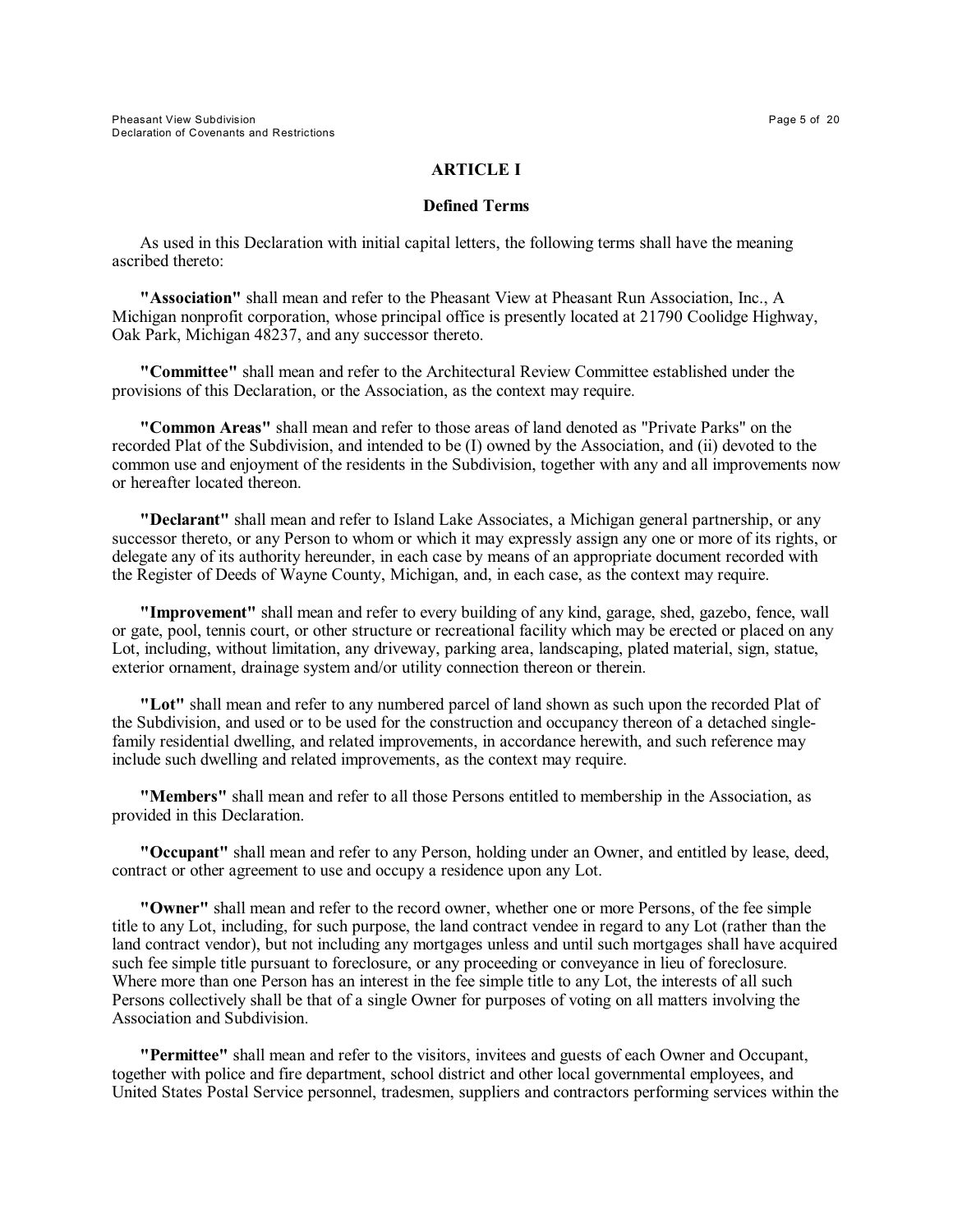Subdivision, or making deliveries to any Lot, and other Persons entitled to use the Roadways under the terms and provisions of the Reciprocal Roadway Easement, together, in each instance, with the vehicle(s) and equipment of each such Person.

**"Person"** shall mean and refer to any corporation, partnership, trust, association or natural person, or combination thereof, as the context may require.

**"Roadway"** shall mean and refer to any one or more, or all, of the improvements now or hereafter installed or located within any Roadway Area, including, without limitation (I) the Wearing Surface; (ii) the Landscaped Areas; (iii) the Entrance Monuments; (iv) the Lighting Facilities; (v) the Signs: (vi) the Golf Cart Crossings; (vii) the Common Utility Systems; and/or (viii) replacements of any of the foregoing, or of parts thereof, as the context may require.

**"Roadway Area"** shall mean and refer to each named area occupied by a Roadway, as more particularly depicted on the recorded Plat of the Subdivision, and as more particularly described in the Reciprocal Roadway Easement.

**"Storm Drainage Facilities"** shall mean and refer to certain storm water collection and outlet facilities, serving the Subdivision, located upon certain property adjacent to the Subdivision, owned by the Township, and described in the Storm Drainage Facilities Agreement, including (I) certain storm water detention basins (the **"Detention Basins"**), and (ii) certain storm sewer lines.

**"Storm Drainage Facilities Agreement"** Shall mean and refer to the Agreement for Maintenance of Storm Drainage Facilities between Declarant and the Township, pursuant to which the Township has agreed (I) to execute and appropriate maintenance Jurisdiction Permit, between the Township and Wayne County, pertaining to the Storm Drainage Facilities, and (ii) to grant easements to Declarant pertaining to the Storm Drainage Facilities, and the Association has agreed to be solely responsible for (a) the perpetual operation, maintenance, improvement, repair, and replacement of the Storm Drainage Facilities, and (b) the payment of all costs and expenses in connection therewith.

**"Township"** shall mean and refer to the Charter Township of Canton, Wayne County, Michigan.

**"Wayne County"** shall mean and refer to the Wayne County Department of Public Services, unless the context shall otherwise require.

# **ARTICLE II**

### **Membership in the Association**

**SECTION 1. MEMBERSHIP**. Every Person who or which is the Owner of a Lot shall be a Member of the Association. Membership in the Association is, and shall be, appurtenant to, and may not be separated from, ownership of any Lot. Notwithstanding the foregoing, the termination of any Person's ownership interest in any Lot, and the consequent termination of such Person's membership in the Association, shall not be deemed to relieve such Person from any debt or obligation attributable to such Lot which accrued or arose during the period in which such Person was an Owner of a Lot.

**SECTION 2. VOTING RIGHTS.** The Association shall have two classes of membership, being Class A and Class B, as follows:

(a) Class A membership shall be voting, and the Declarant shall be the only Class A Member;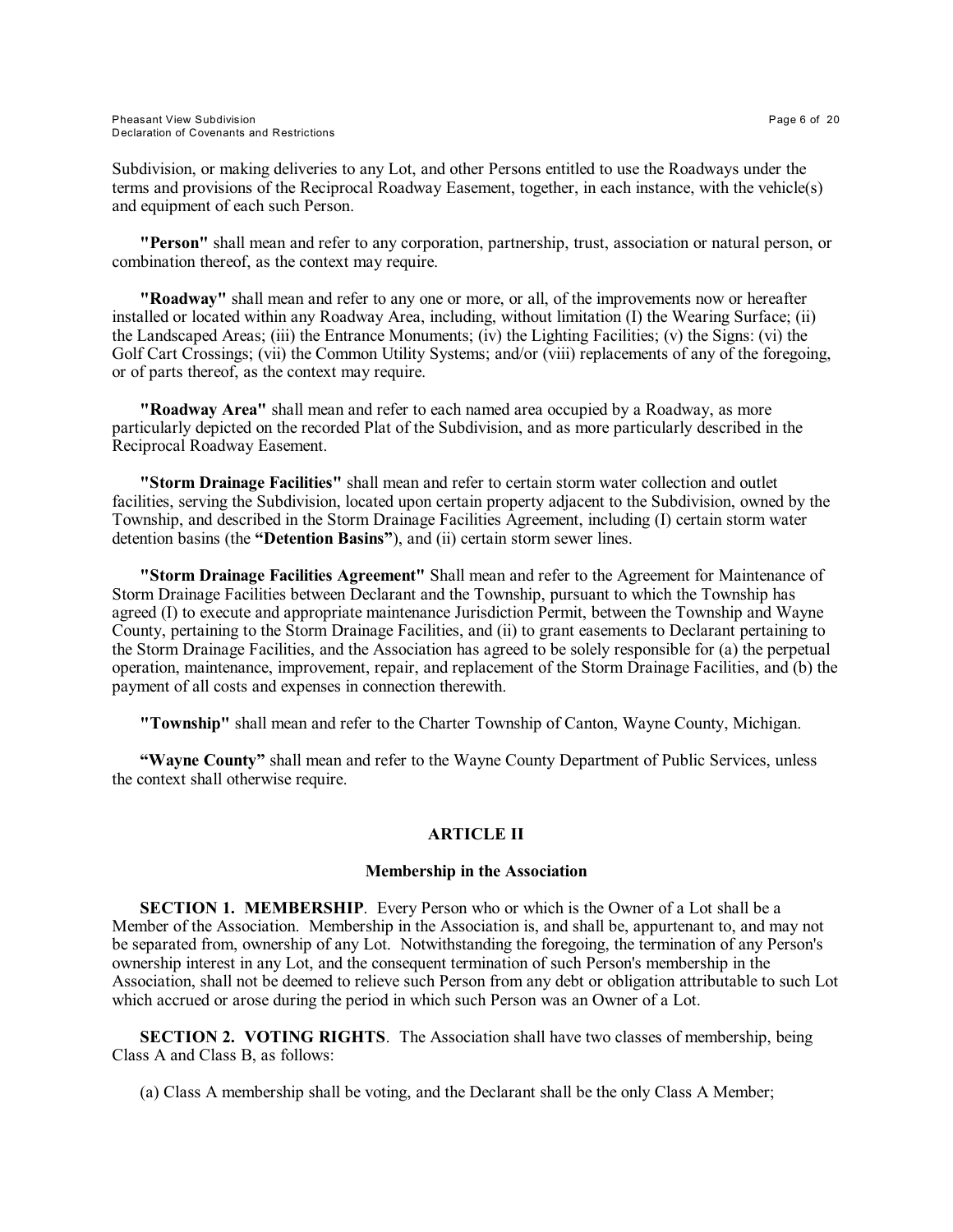(b) Each owner of a Lot other than the Declarant shall be a Class B Member;

(c) Class B membership shall be non-voting until the time specified in subsection (d) below, at which time all Owners (including the Declarant) shall be entitled to vote on a one vote per Lot basis (regardless of the number of Owners of any such Lot);

(d) The Declarant shall have the sole vote in the Association, and the consequent right to appoint the Board of Directors of the Association (the "Board"), until such time as 200 Lots shall have occupied residences on them, or at such earlier time as may be designated in writing by the Declarant, and

(e) At such time as 200 Lots shall have occupied residences on them, or at such earlier time as shall have been designated in writing by the Declarant, Class B Members of the Association shall have the voting rights described in subsection (d) above, and, thereafter, the Board shall be elected by the combined vote of the Class A and Class B Members (in each case, voting on a one vote per Lot basis).

# **ARTICLE IV**

# **Property Rights in the Common Areas and Roadways**

**SECTION 1. MEMBERS' EASEMENTS OF ENJOYMENT**. Subject to the provisions of Section 3 of this Article IV, following, and the provisions of the Reciprocal Roadway Easement, every Member shall have a right and easement of enjoyment in and to the Common Areas and the Roadways, and such easements shall be appurtenant to and shall pass with the title to any Lot whether or not specifically set forth in the deed or other conveyance to such Lot.

**SECTION 2. TITLE TO COMMON AREAS AND ROADWAYS**. Declarant hereby covenants that it shall convey the Common Areas and Roadways to the Association, free and clear of all liens and encumbrances, except (I) easements and rights-of-way of record, and (ii) such rights with regard to the grant of additional easements as are reserved to the Declarant and/or Association herein, and subject to the Members' rights and easements of enjoyment, not later than three years from the date of recordation of this Declaration.

**SECTION 3. EXTENT OF MEMBER'S EASEMENTS.** The rights and easements of enjoyment of the Members in and to the Common Areas and Roadways are, and shall be, subject to the following:

(a) the right of the Association to charge reasonable admission and other fees for the use of any recreational facility situated upon the Common Areas;

(b) the right of the Association to suspend the voting and enjoyment rights of any Member for any period during which any assessment against such Member's Lot remains delinquent and unpaid, and for a period, not to exceed sixty (60) days, for any infraction by such Member of the published rules and regulations of the Association;

(c) the right of the Declarant and/or Association to grant easements affecting the Common Areas, or Roadways, to government agencies, and others, for utilities of any kind serving the Subdivision, or any part thereof;

(d) the right of the Association to dedicate or transfer all or part of the Common Areas, or Roadways, to any public agency or authority for such purposes, and subject to such conditions ad may have been agreed upon by the Members; provided that no such dedication or transfer, or determination as the conditions thereof, shall be effective unless an instrument signed by two-thirds of the Members shall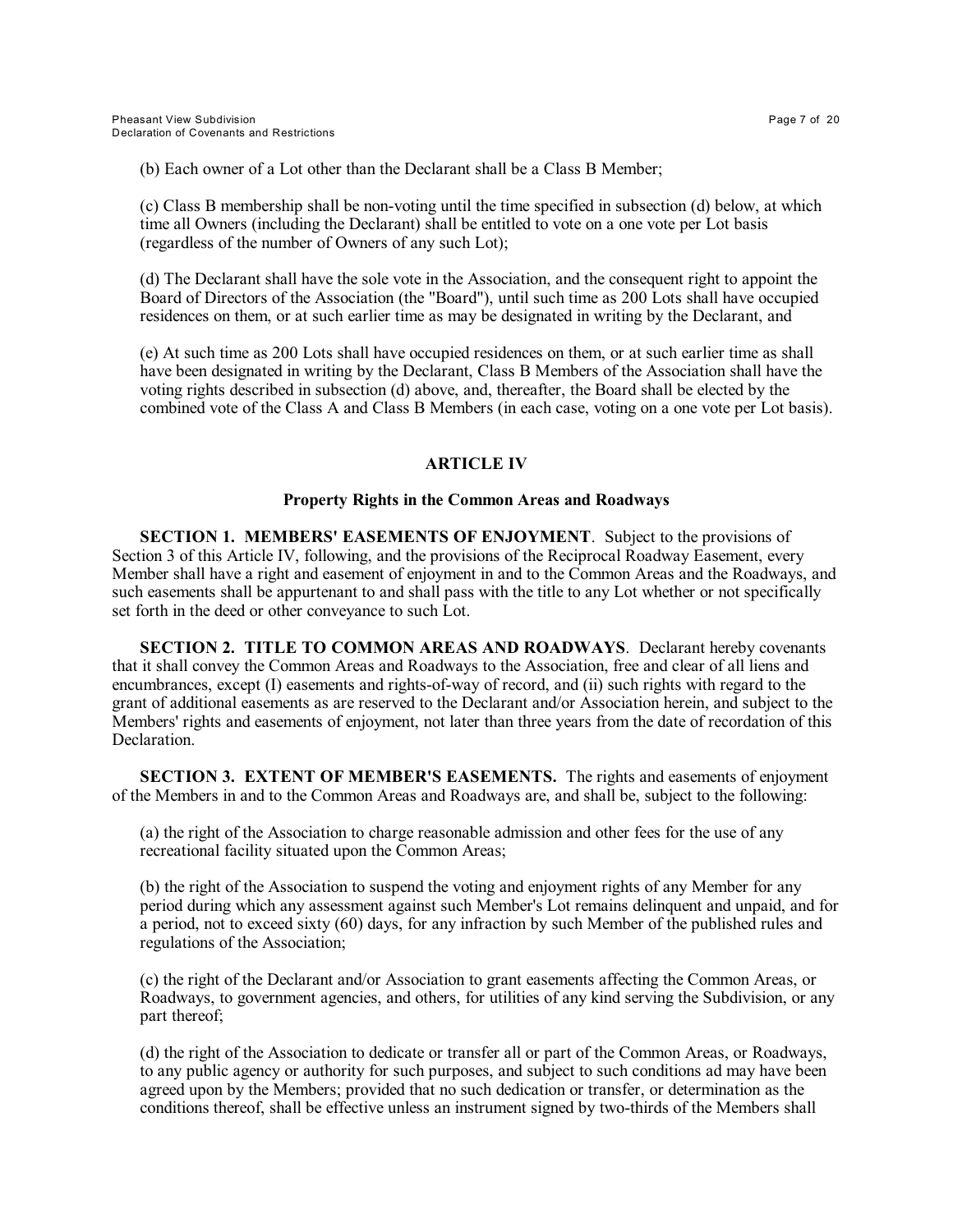have been recorded, agreeing to such dedication or transfer, and as to the conditions thereof; and, provided further, that no such dedication or transfer, or determination as to the conditions thereof, shall be effective unless the prior consent thereto of the Township, acting by and through its Board of Trustees, shall have first been obtained; and

(e) the right of the Association to levy assessments upon the Lots, as set forth in Article V hereof.

**SECTION 4. DELEGATION OF USE**. Any Owner may delegate his right of enjoyment in and to the Common Areas and Roadways to the members of his family and/or his Occupants and Permittees.

**SECTION 5. ADDITIONAL EASEMENTS**. Declarant reserves the right to grant additional easements affecting the Common Areas, or Roadways, to government agencies, and others, for utilities of any kind serving the Subdivision, or any part thereof, without the consent of the Association or any Member.

**SECTION 6. UNIFORM APPLICATION**. This Declaration and the Reciprocal Roadway Easement apply uniformly to each Lot. Every Person who or which is the Owner of a Lot shall be a Member of the Association. Membership in the Association by each Owner is a mandatory condition of Lot ownership, and is appurtenant to, and may not be separated from, ownership of any Lot. Each Members has equal rights in the Common Areas and Roadways.

# **ARTICLE V**

## **Covenant for Maintenance Assessments**

# **SECTION 1. CREATION OF THE LIEN AND PERSONAL OBLIGATION OF**

**ASSESSMENTS**. The Declarant, for each Lot within the Subdivision owned by Declarant, hereby covenants and agrees, and each Owner of any Lot, by acceptance of a deed, land contract or other conveyance thereto, whether or not it shall be so expressed in any such deed, land contract or other conveyance, shall be deemed to have covenanted and agreed to pay to the Association, annual and special assessments (the **"assessments"**), and/or charges, established and to be collected as hereinafter provided. Such assessments, together with interest thereon, administrative fees, and the costs of collection thereof, including reasonable attorneys' fees, shall be a charge and continuing lien upon the Lot against which each such assessment is made. Each such assessment, together with interest thereon, administrative fees, and the costs of collection thereof, including reasonable attorneys' fees, shall also be the personal obligation of each Person who was an Owner of such Lot at the time the assessment becomes due a payable. The personal obligation of any Owner for any delinquent assessment shall not pass to any successor in title of such Owner unless expressly assumed by such successor.

**SECTION 2. FUNCTIONS OF THE ASSOCIATION.** The principal functions of the Association are (I) the enforcement of the terms and provisions of this Declaration, the Reciprocal Roadway Easement and the Storm Drainage Facilities Agreement; (ii) the collection and disbursement of the Assessments; (iii) the establishment of reasonable rules and regulations for the use of the Common Areas, roadways and Storm Drainage Facilities; (iv) the maintenance of the Common Areas, Roadways and Storm Drainage Facilities; and (v) the promotion of the interests of the Owners. As used in this Declaration and the Articles of Incorporation of the Association, the term **"maintenance of the Common Areas, Roadways and Storm Drainage Facilities"** shall be deemed to include, without limitation, the following:

(a) the operation and maintenance of the Common Areas, including, without limitation, the landscaping, irrigation systems and established grades within the Common Areas, including, without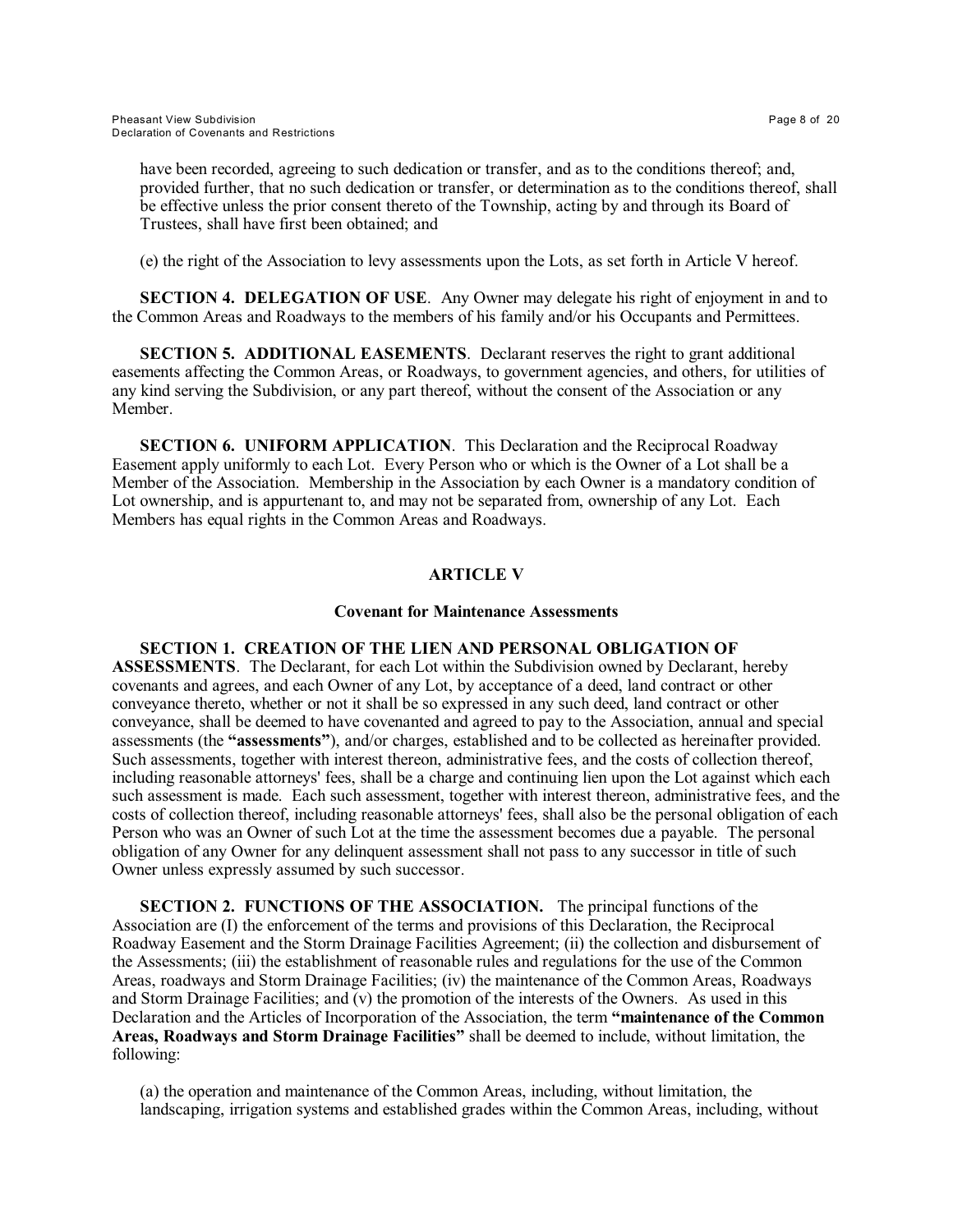limitation (1) the cutting of grass, weeds and other growing material; (2) the removal of trash, paper and debris; and (3) the control of undesirable insects and animals;

(b) the improvement of the landscaping within the Common Areas, including, without limitation, the installation of sod, and the planting of trees, flowers, shrubs and other materials;

(c) the installation of additional facilities and improvements within the Common Areas;

(d) the operation and maintenance of the Storm Drainage Facilities, including, without limitation (1) the maintenance, repair and replacement of any storm sewer line, and related equipment, comprising part of the Storm Drainage Facilities; (2) the maintenance, repair and replacement of any pipe, drain, valve, grate or opening in any Detention Basin, and all pipes and lines leading into or out of any Detention Basin; and (3) the maintenance of the landscaping and slopes in and around any Detention Basin;

(e) the operation and maintenance of the Roadways, including, without limitation, the Wearing Surfaces, landscaped Areas, Entrance Monuments, Lighting Facilities, Signs and Golf Cart Crossings, including, without limitation (1) the cutting of grass, weeds and other growing material; (2) the periodic removal of snow; and (3) the removal of trash, paper, and debris;

(f) the improvement of the landscaping within the Roadways, including, without limitation, the installation of sod, and the planting of trees, flowers, shrubs and other materials;

(g) the installation of additional facilities and improvements within the Roadways;

(h) the payment of all real estate taxes, special assessments and other charges upon the Common Areas and Roadways imposed or levied by any appropriate governmental authority;

(i) the payment of insurance expenses in regard to the Common Areas, Storm Drainage Facilities, Roadways, and the Association; and

(j) each and every other act necessary to protect and preserve the Common Areas, Roadways and Storm Drainage Facilities for their intended purposes.

**SECTION 3. ANNUAL ASSESSMENTS**. The basis of the annual assessments, and the maximum amounts thereof, shall be as follows:

(a) until January 1st of the year immediately following the conveyance of the first Lot to an Owner other than the Declarant, the maximum annual assessment shall be Three Hundred (\$300.00) Dollars per Lot;

(b) from and after January 1st of the year immediately following the conveyance of the first Lot to an Owner other than the Declarant, the maximum annual assessment may be increased by the Board to Four Hundred (\$400.00) Dollars per Lot, without a vote of the Owners;

(c) thereafter, the maximum annual assessment may be increased each year by the Board not more than ten percent (10%) above the maximum assessment for the prior year without a vote of the Owners (it being understood that the maximum annual assessment for any year may be increased by more than ten percent (10%) above the maximum assessment for the prior year upon affirmative vote of two-thirds of the Owners voting in person, or by proxy, at a meeting duly called for that purpose; and

(d) the Board may, after consideration of the current fiscal needs of the Association, fix the actual annual assessment for any year at an amount less than the maximum herein otherwise permitted.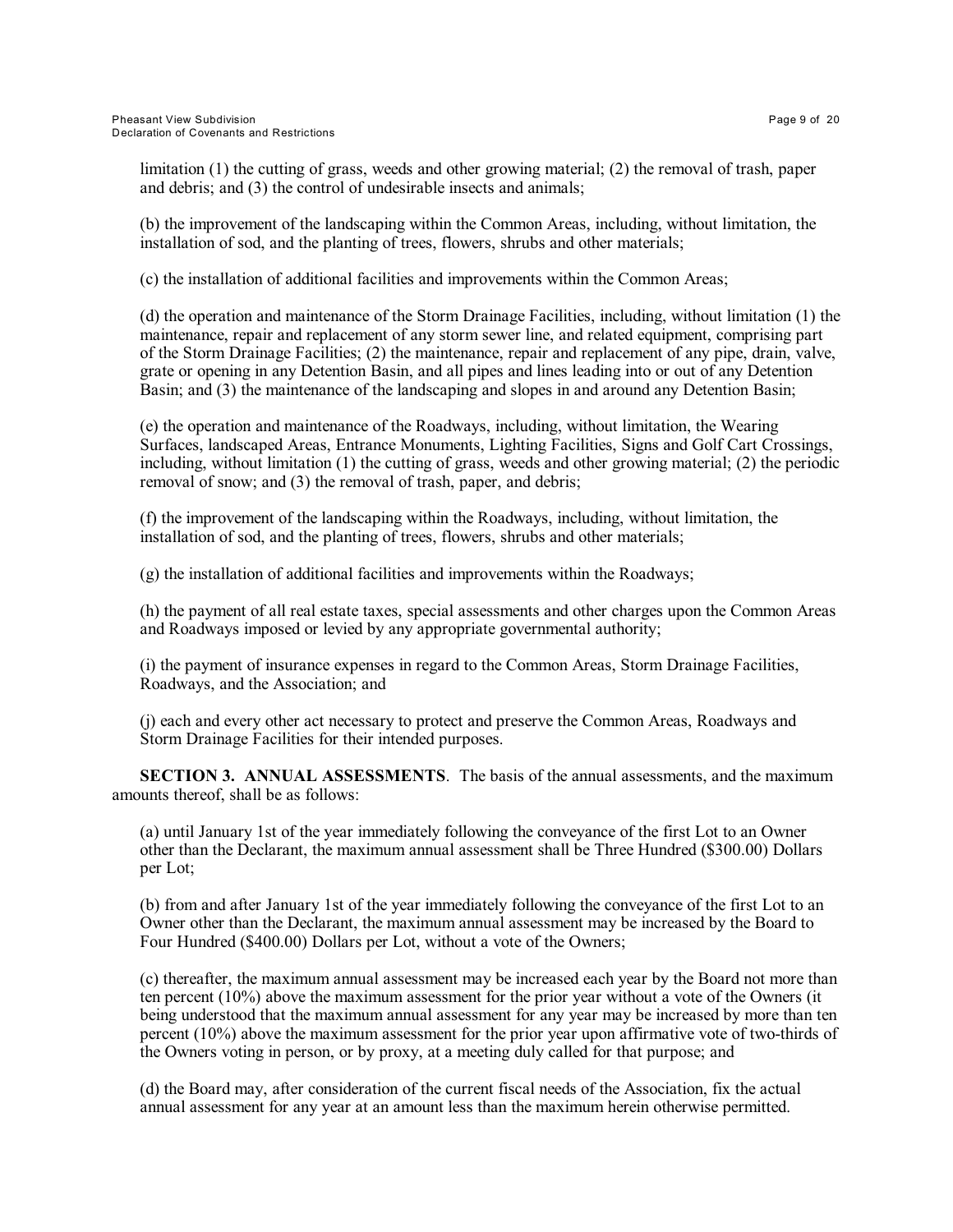**SECTION 4. SPECIAL ASSESSMENTS**. In addition to the aforesaid annual assessments, the Association may levy against each Owner, in any assessment year, a special assessment, applicable to that year only, for the purpose of defraying, in whole, or in part, the costs of any construction, reconstruction, repair or replacement of any improvement upon the Common Areas or Roadways, or as required in connection with the operation and maintenance of the Storm Drainage Facilities.

**SECTION 5. UNIFORM RATE OF ASSESSMENTS**. The annual assessments, and each special assessment, shall be set by the Board at a uniform rate for each Lot, and may be collected on an annual basis, or in such installments, as the Board shall deem appropriate.

**SECTION 6. NOTICE OF QUORUM FOR ACTION AUTHORIZED UNDER SECTIONS 3 AND 4**. Written notice of any meeting called for the purpose of taking any action authorized under either Section 3 or 4 of this Article V, shall be sent to all Owners not less than fifteen (15) days in advance of such meeting. At the first meeting so called, the presence at the meeting of Owners, or of proxies, entitle to cast thirty percent (30%) of all votes of the Class A and Class B membership shall constitute a quorum. If the required quorum is not present at such meeting, another meeting may be called, subject to the notice requirement set forth above, and the required quorum at such subsequent meeting shall be one-half (½) of the required quorum at the proceeding meeting, provided that such subsequent meeting shall be held not more than sixty (60) days following the preceding meeting at which a quorum was not present.

**SECTION 7. DATE OF COMMENCEMENT OF ANNUAL ASSESSMENTS: DUE DATE**. The annual assessments provided for herein shall commence as to all Lots on the first day of the month next following the conveyance of the first Lot to an Owner other than Declarant. The first annual assessment shall be made for (and adjusted on the basis of) the balance of the calendar year, and shall become due and payable as at the day fixed for commencement. The annual assessment for any year, after the first year, shall become due and payable on the first day of January of such year.

**SECTION 8. DUTIES OF BOARD OF DIRECTORS**. Subject to the limitations set forth in Sections 3, 4, and 6 of this Article V, the Board shall fix the amount of the annual (and any special) assessment against each Lot for each assessment period at least thirty (30) days in advance of such date or period, and shall, at that time, prepare a roster of the Lots and the assessments applicable thereto, which shall be kept in the office of the Association and shall be open to inspection by any Owner. Written notice of the assessment shall thereupon be sent to every Owner subject thereto; provided, that any failure by the Association to send any such written notice to any Owner on a timely basis shall not permit such Owner to avoid payment of such assessment, provided that a notice of assessment is eventually sent to such Owner. The Association shall, upon demand, and payment of a reasonable charge, furnish to any Owner liable for such assessment a certificate in writing signed by an officer of the Association setting forth whether such assessment has been paid. Such certificate shall be conclusive evidence of payment of any assessment therein stated to have been paid.

**SECTION 9. EFFECT OF NON-PAYMENT OF ASSESSMENT: THE PERSONAL OBLIGATION OF THE OWNER: THE LIEN: REMEDIES OF THE ASSOCIATION.** Any assessment not paid within thirty days after the due date shall be deemed delinquent, and shall bear interest from the due date at the rate of eleven percent (11%) per annum, and, further, shall be subject to an administrative fee equal to twenty percent (20%) of the amount of the assessment to cover the cost of collection by the Association (collectively, the "**Delinquent Assessment**"). The Association may bring an action at law against the Owner personally obligated to pay such Delinquent Assessment, or foreclose the lien against the Lot, and there shall be added to the amount of such Delinquent Assessment the cost of preparing and filing the complaint in such action, or in connection with such foreclosure, and in the event a judgment is obtained, such judgment shall include interest on the Delinquent Assessment, as above provided, and a reasonable attorney's fee to be fixed by the court, together with the costs of the action. No Owner may waive or otherwise escape liability for any assessment by non-use of the Common Areas or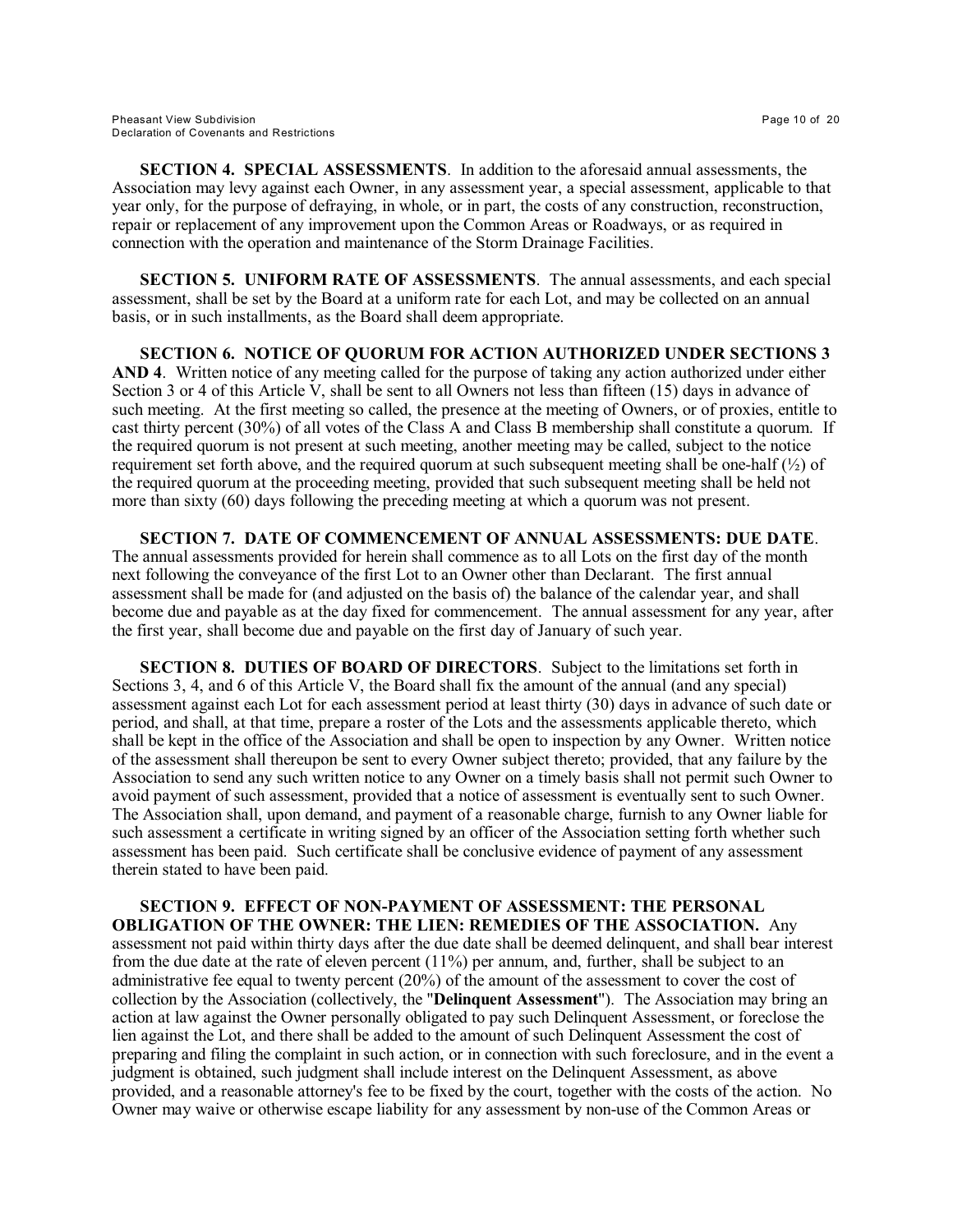Roadways, or by the abandonment of such Owner's Lot. Subject to the provisions of Section 10 of this Article V, sale or transfer of any Lot shall not affect the lien for any unpaid assessment regarding such Lot.

**SECTION 10. SUBORDINATION OF THE LIEN TO MORTGAGES**. The lien of the assessment(s) provided for herein is and shall be subordinate to the lien(s) of any mortgage or mortgages now or hereafter placed upon any Lot subject to assessment hereunder; provided, however, that such subordination shall apply only to assessments which have become due and payable prior to sale or transfer of such Lot pursuant to foreclosure of such mortgage(s), or prior to any other proceeding or conveyance in lieu of foreclosure. Such sale, transfer or conveyance shall not, however, relieve such Lot from liability for any assessment thereafter coming due, or from the lien of any such subsequent assessment.

**SECTION 11. OTHER AFFILIATIONS**. Upon the terms, provisions and conditions set forth in the Reciprocal Roadway Easement, the Association will be a constituent member in an association (the "Committee"), consisting of the Association, the Township, and the separate associations formed in connection with two adjacent subdivisions (the "**Adjacent Subdivisions**"), to operate, maintain, improve, repair and replace the Roadways, and certain similar private roads within the Adjacent Subdivisions and certain property owned by the Township. The Association will be required to pay and/or reimburse the Committee for certain recurring services provided, and expenditures incurred, in connection with the Roadways.

# **ARTICLE VI**

### **Architectural Review**

**SECTION 1. ARCHITECTURAL REVIEW COMMITTEE**. No Improvement shall be erected, placed, installed, constructed, reconstructed or maintained on any Lot, nor shall any exterior addition to, or change in, or alteration of the exterior appearance of any Improvement, or any change in landscaping, be made until plans and specifications showing the kind, size, shape, height, colors, materials, topography and location of each Improvement on the Lot shall have been submitted to and approved in writing by the Committee. The Committee shall, initially, be composed of three (3) Persons appointed by Declarant, who need not be Owners, and who may be employees, officers, directors, agents or affiliates of Declarant. Each member of the Committee shall serve until be or she resigns and is replaced by a subsequent appointee. At such time as all of the Lots shall have been sold to Owners other than Declarant, each sitting member of the Committee shall resign, and Declarant shall delegate and assign to the Association its power of appointment with regard to members of the Committee; provided that, Declarant may, at its sole discretion, make such delegation to the Association at an earlier time. Neither Declarant nor any member of the Committee shall have any liability whatsoever to any Person in connection with the approval or disapproval of, or failure to review, any plans or specifications in regard to any Improvement.

**SECTION 2. PRELIMINARY APPROVAL**. Preliminary plans and specifications may be first submitted to the Committee for preliminary approval.

**SECTION 3. FINAL APPROVAL**. Plans and specifications for final approval by the Committee shall include the following:

(a) a topographic survey and dimensioned plot plan of the Lot, showing existing and proposed grades, the location of all trees in excess of three (3) inches in diameter, and the location of all proposed Improvements on the Lot:

(b) construction and architectural plans, sufficient in detail to secure a building permit in the Township, including, without limitation, dimensioned floor plans, typical sections, and all elevations (front, both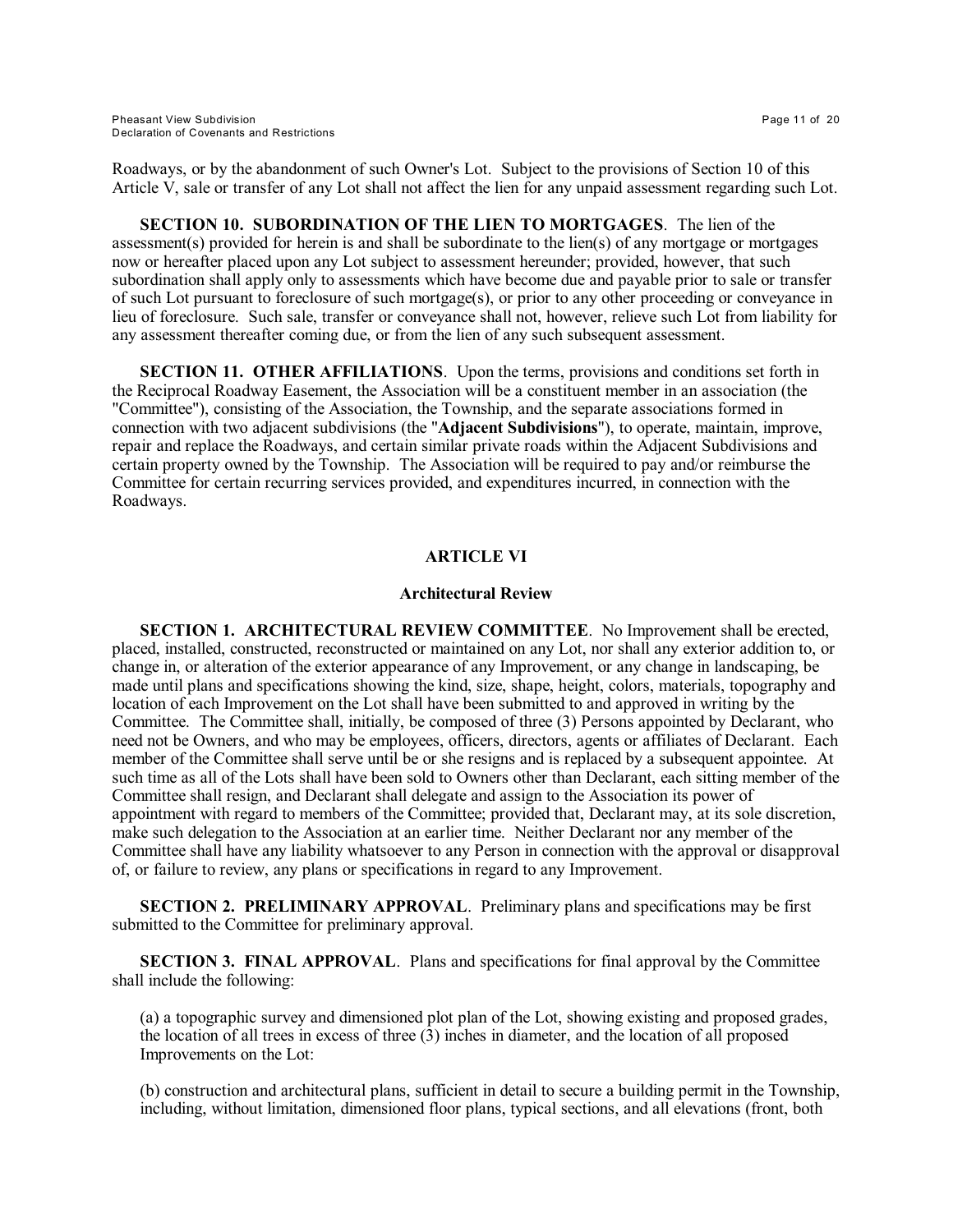sides and rear) of the main dwelling structure and garage and any proposed outbuildings;

(c) detailed elevations of all walls and gates;

(d) specifications setting forth the type, quality, color and texture of all materials to be employed in all Improvements, including a detailed finish schedule for all exterior materials, products and finishes, with actual brick, stain and shingle samples;

(e) a complete landscaping plan (including a plan for any proposed exterior lighting), together with a planting list;

(f) a construction schedule; and

(g) any other data, drawings or specifications which the Committee deems necessary to fulfill its function.

**SECTION 4. VARIANCE REQUIRED.** No approval of the Committee shall be valid if any Improvement violates any restriction set forth in this Declaration, or any provision of the Township's zoning ordinance, except in cases where an appropriate waiver or variance in regard to such Improvement has been granted by the Township and/or Committee, as provided in this Declaration.

**SECTION 5. APPROVAL AND DISAPPROVAL.** The Committee may disapprove plans for any Improvement or alteration for non-compliance with any restriction contained in this Declaration, or because of dissatisfaction with the grading and drainage plans, the location of any Improvement on the Lot, the proposed materials, the proposed color scheme, the proposed finish, design, proportion, shape, height, style or appropriateness of the proposed Improvement or alternation, or because of any matter or thing, which, in the judgment and discretion of the Committee, would cause the proposed Improvement or alteration to be inconsistent with the objectives of the Committee, or with improvements erected or to be erected on other Lots, including purely aesthetic considerations. No material change may be made in any approved plan or specification, including, without limitation, any approved exterior material, stain, color, or roof material, or in the approved landscaping plan, without the prior written consent of the Committee. One complete set of the approved plans and specifications in regard to each Lot, including any and all approved amendments thereto, shall be kept and retained by the Committee for its permanent file in connection with each Lot.

**SECTION 6. FAILURE TO ACT.** In the event the Committee shall have failed to approve or disapprove plans and specifications within thirty (30) days after the full, proper and complete submission thereof, the need for such approval by the Committee shall be deemed to have been waived, but all other restrictions, limitations and conditions set forth in this Declaration shall apply and remain in full force and effect as to such plans and specifications.

**SECTION 7. FORM OF APPROVAL.** Committee approval shall be deemed given if the plans and specifications submitted for approval are marked or stamped as having been finally approved by the Committee, and are signed and dated by two (2) members of the Committee validly serving on the date of such approval.

**SECTION 8. REVIEW FEE.** The Committee may charge a review fee, not to exceed Two Hundred Fifty (\$250.00) Dollars, in connection with the review of plans and specifications for any Improvement or combination of Improvements on any Lot, or in regard to the substantial alteration of any Improvement. The fee may not be utilized for the purpose of paying any salary to any member of the Committee, but exclusively for the purpose of reimbursing the actual expenses of the Committee, including, without limitation, the professional fees of independent consultants to the Committee.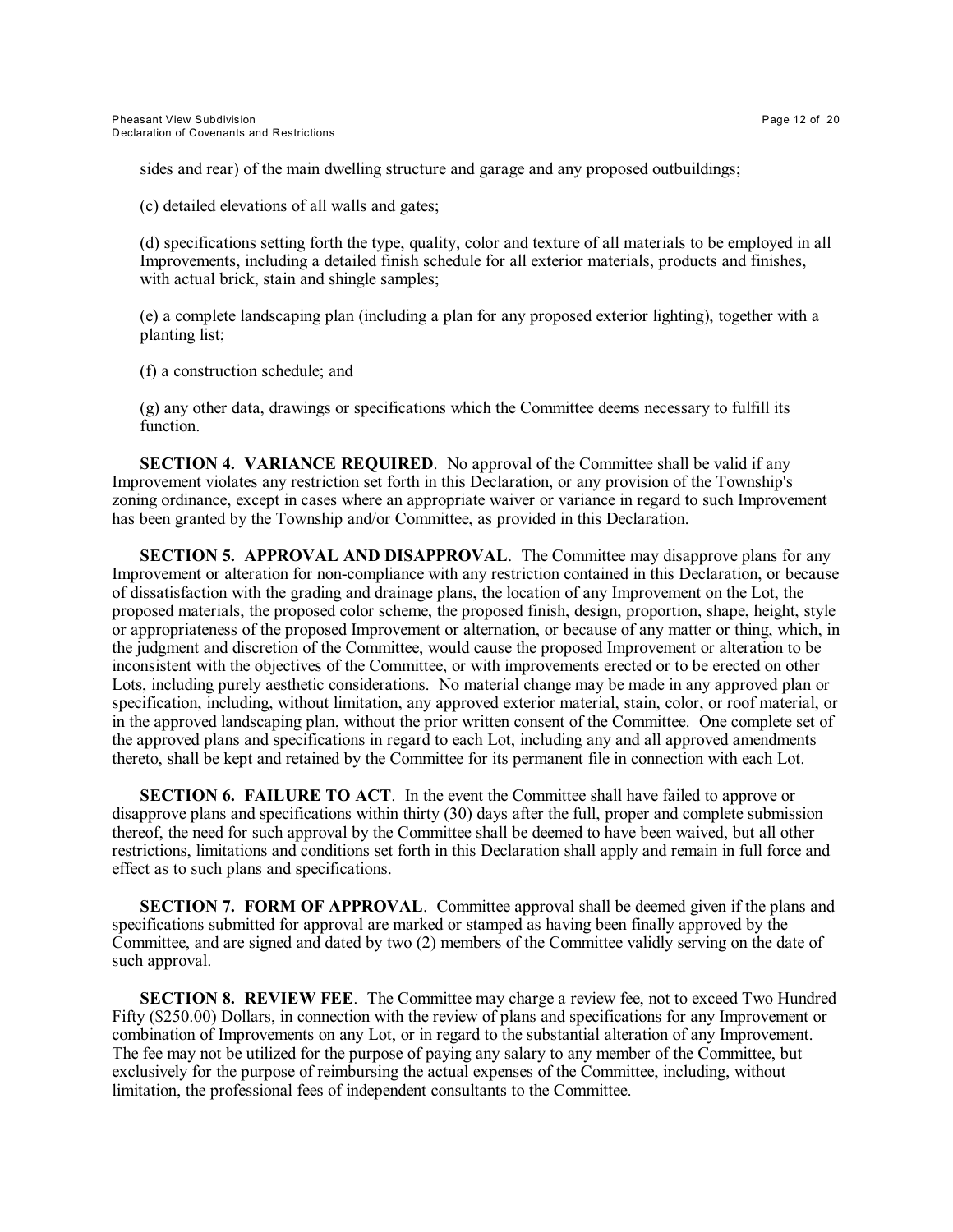## **ARTICLE VII**

### **Restrictions Upon Use**

**SECTION 1. PERMITTED USE**. No Lot shall be used except for single family residential purposes. Except as specifically permitted herein, no structure shall be erected, altered, re-erected, placed or permitted to remain on any Lot other than one single family residential dwelling (the "Dwelling"), not to exceed three (3) stories and 35 feet in height, and a private garage for not more than three (3) vehicles for the sole use of the Owner/Occupant of the Lot upon which such Dwelling shall have been erected, together with such other Improvements as the Committee shall have approved. Each garage shall be attached or architecturally related to the Dwelling to which such garage pertains, and shall be constructed at the time of, and in conjunction with, construction of such Dwelling. No garage shall provide space for less than two (2) vehicles. Except upon the approval of the Committee, garage doors shall not face the Roadway upon which such Lot fronts. Carports are specifically prohibited. No part of any Dwelling or appurtenant structure shall be used for any activity normally conducted as a business. Except as specifically permitted herein, a pre-existing structure may not be moved onto any Lot. Each Dwelling shall otherwise be so oriented on the Lot as to face the Roadway.

**SECTION 2. MINIMUM FLOOR AREA**. The minimum livable floor area of the Dwelling shall not be less than two thousand (2,000) square feet, in the case of a one story Dwelling, nor less than two thousand two hundred (2,200) square feet, in the case of a one and one-half story Dwelling, nor less than two thousand four hundred (2,400) square feet, in the case of a two story Dwelling, nor less than two thousand four hundred (2,400) square feet on the upper two (2) levels, in the case of a tri-level or quadlevel Dwelling, in each case, measured from the exterior faces of the exterior walls. As used herein, the term "livable floor area" shall not be deemed to include basements or unfinished attics, or garages, patios, decks, open porches, entrance porches, terraces, storage sheds, breeze ways, or like areas, even if attached to the Dwelling, but such term shall be deemed to include enclosed porches if the roof of the porch is an integral part of the roof line of the Dwelling. Each Dwelling shall have a basement.

**SECTION 3. ALTERATION OF LOT**. No Lot may be divided or reduced in size except by the taking of part thereof by a public agency for a public purpose. Whole Lots may be combined for use as one (1) building site.

**SECTION 4. MINIMUM YARDS**. Without a variance granted by the Township, and approved by the Committee, no Dwelling or other structure shall be located on any Lot nearer than 25 feet to the front Lot line, or nearer than 35 feet to the rear Lot line, or nearer than 20 feet to a side street Lot line, in the case of a corner Lot; provided that where a corner Lot shares a common rear yard relationship with the Lot immediately to the rear thereof, and a common side yard relationship with the block directly across the common separating street, a minimum side yard of 5 feet on the street side of such Lot shall be permitted. The minimum distance between a garage door and the nearest side Lot line (except for corner Lots) shall not be less than 22 feet. The minimum distance between a garage door and the side street Lot line, in the case of a corner Lot, shall not be less than 20 feet. Except as above and hereinafter set forth, each Dwelling, or other structure, shall be so located and erected upon the Lot as to provide a minimum side yard on one side thereof no less than 5 feet, and the combined total of the two side yards on such Lot shall not be less than 16 feet. The minimum distance between Dwellings on adjacent Lots shall not be less than 16 feet.

**SECTION 5. EXTERIOR MATERIALS**. The visible exterior walls of each Dwelling and appurtenant structure shall be constructed of brick, brick veneer, wood and/or stone in any combination. Stucco, aluminum siding and/or ledge rock (but not vinyl siding or Texture 1-11) may also be used, so long as any of these materials along, or in combination, do not exceed twenty five percent (25%) of the total of all visible exterior walls. The Committee may grant such exceptions to this restriction as the Committee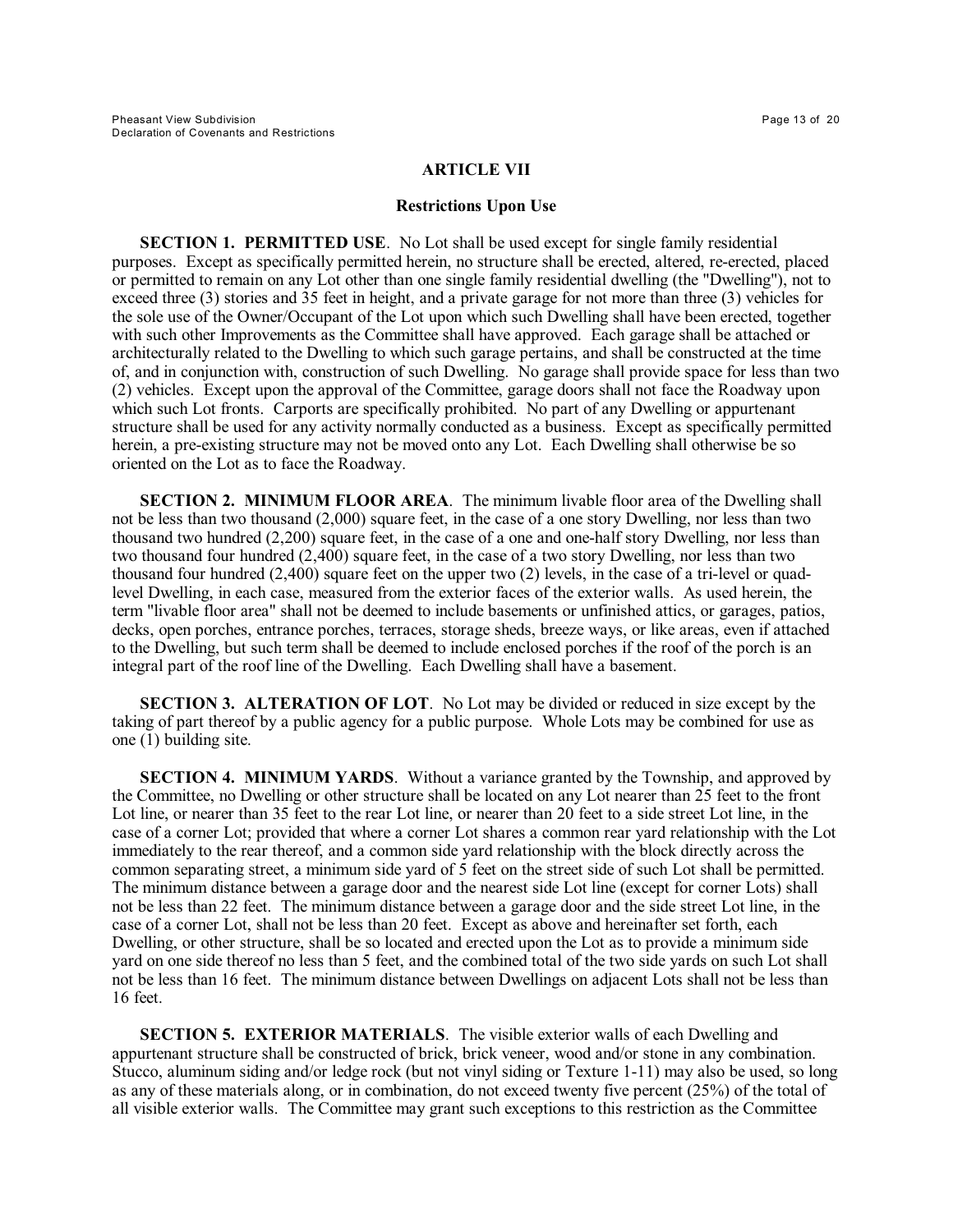shall deem desirable, subject to any applicable Township ordinance regarding the use of certain exterior materials. Windows and doors shall not be considered visible exterior walls for purposes of this section. No unpainted (or non-factory painted) metal doors may be used in the exterior of any Dwelling or appurtenant structure. No used material, except reclaimed brick, may be used in the construction of any visible exterior wall. The use of exposed cement block, slag, cinder block, imitation brick, asphalt or any type of commercial siding on any visible exterior wall is expressly prohibited.

**SECTION 6. SIMILAR ELEVATIONS**. No substantially similar front elevation in style and color of any Dwelling shall be duplicated on any Lot less than three hundred (300) feet away long the front Lot lines, unless approved by the Committee. Different colors and building material patterns shall be used for Dwellings on adjacent Lots to avoid the appearance of repetition.

**SECTION 7. WALLS AND FENCES**. No fences or wall of any type shall be permitted for the purpose of enclosing any Lot. Wrought iron fencing (but not fencing of the wire type commonly known as "Cyclone Fencing") may be used on any Lot for the purpose of enclosing a permitted swimming pool, in locations approved by the Committee. The side yards and rear yard (but not the front yard) of any Lot may be enclosed by landscaping pursuant to a plan approved by the Committee, provided that the street side of a corner Lot shall be considered a second front yard for purposes of the foregoing limitations.

**SECTION 8. SWIMMING POOLS**. No swimming pool may be installed on any Lot any portion of which is higher than one (1) foot above the finished grade of the Lot. No above ground swimming pool may be erected, placed or permitted to remain on any Lot, either temporarily or permanently.

**SECTION 9. ANIMALS**. Except as hereinafter set forth, no animals or fowl shall be kept, bred or harbored on any Lot. Not more than two (2) domesticated animals, of a type commonly deemed to be household pets, may be kept on any Lot (but not kept or bred for commercial purposes), as long as each such pet shall have such care and restraint as not to be objectionable or offensive to others due to noise, odor or unsanitary conditions. Any such pet shall be kept either on a leash, or in a run, pen or kennel (in any event, a "pen"), and shall not be allowed to run loose or unattended. No pen shall be erected, placed or permitted to remain on any Lot unless located within the rear yard of such Lot adjacent to a wall of the Dwelling or garage, and facing the rear or interior of the Lot, and such pen shall not be permitted to extend into either side yard. All pens shall be made of wood, decorative block or approved fencing materials, or any combination thereof, and may not exceed three hundred (300) square feet in area or four (4) feet in height. The exterior side of a pen shall be landscaped with plantings to screen the view thereof from adjacent Lots, and such pen shall be kept and maintained in a clean and sanitary condition. The construction and landscaping plans for a pen are subject to approval by the Committee.

**SECTION 10. TEMPORARY STRUCTURES**. No structure of a temporary character, trailer, commercial vehicle, recreation vehicle, shack, garage, barn, storage shed, tent, tree house, or other similar outbuilding, may be used or occupied at any time, on any Lot, either temporarily or permanently, except that (I) tents for entertainment purposes may be erected on any Lot for periods not to exceed forty-eight (48) hours; (ii) an appurtenant swimming pool bathhouse may be maintained on any Lot, provided that the plans for such swimming pool and bathhouse shall have been approved by the Committee and Township; and (iii) a temporary storage building for the storage of materials and supplies to be used in connection with the construction of a Dwelling on any Lot may be kept and maintained on such Lot during the period of such construction.

**SECTION 11. STORAGE OF VEHICLES**. No house-trailer, commercial vehicle, truck, boat, boat trailer, snow mobile, camper, recreational vehicle or camping, horse or other utility trailer or vehicle (except passenger cars and passenger vans) may be parked or stored on any Lot unless stored fully enclosed within an attached garage otherwise constructed in accordance with this Declaration, except that (I) commercial trucks and vehicles may be parked upon any Lot while making deliveries or pickups in the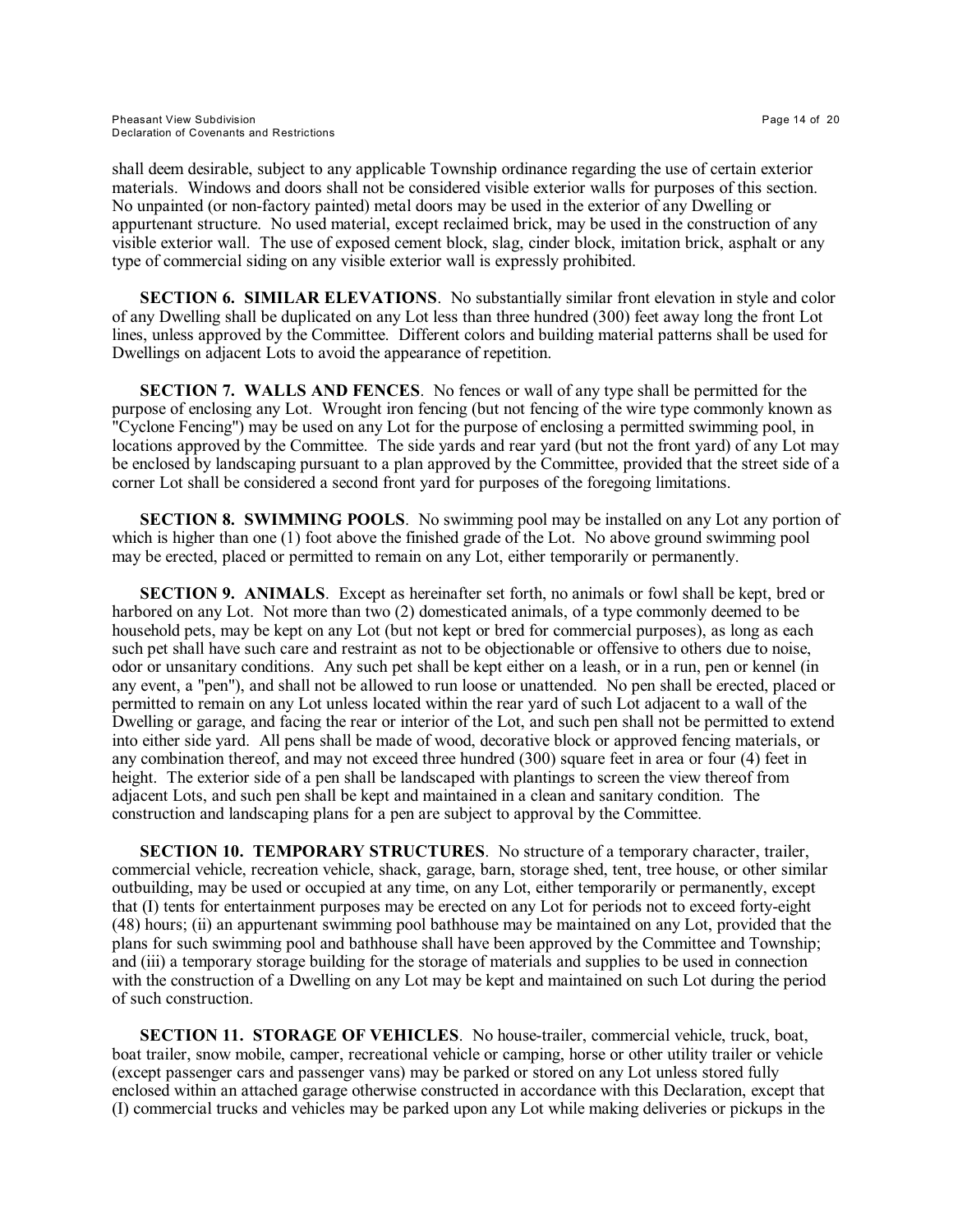normal course of business; (ii) one construction trailer may be kept and maintained within the Subdivision by each builder engaged in the construction of Dwellings within the Subdivision, provided that such construction trailer shall be located upon a Lot owned by such builder, or by the Person for whom such builder is constructing such Dwelling, and shall be removed from the Subdivision at such time as such builder shall have completed the construction of Dwellings within the Subdivision; and (iii) construction trailers used on a frequent and ongoing basis by the subcontractors of any such builder, provided that any such construction trailer shall be located upon a Lot owned by such builder, or by the Person for whom such builder is constructing such Dwelling, and each such construction trailer shall be removed from the Subdivision upon completion of the work of such subcontractor within the Subdivision.

**SECTION 12. ANTENNAS.** No exterior radio, television or other communications antenna of any type, or any saucer, dish or similar device, may be erected, placed, maintained or permitted to remain on any Lot, except that the Committee may, upon appropriate application with regard to any Lot, determine that the absence of an outside antenna will cause a substantial hardship, and, upon such finding, may permit an outside antenna to be used in connection with such Lot under such conditions as the Committee shall deem reasonable.

**SECTION 13. UNSIGHTLY CONDITIONS**. No Lot shall be used as a dumping ground for rubbish, trash, garbage or other waste, and such material shall not be kept or stored on any Lot except in appropriately sealed sanitary containers properly concealed from public view. Garbage containers shall not be left at the roadside of any occupied Lot for more than twenty four (24) hours during any one week. Any debris resulting from the destruction in whole or in part of any Dwelling, structure or improvement on any Lot shall be removed from such Lot by the Owner thereof with all reasonable dispatch. Each Owner shall prevent such Owner's Lot, and any Dwelling, appurtenant structure or other Improvement thereon from becoming unsightly or unkempt, or from falling into a state of disrepair. No laundry shall be hung for drying on any Lot outside of the Dwelling on such Lot.

**SECTION 14. EASEMENTS AND OTHER CONDITIONS**. Easements for the construction, installation and maintenance of public utilities, for surface and road drainage facilities, and for sanitary sewer, storm sewer and water main facilities, are reserved as shown on the recorded Plat of the Subdivision, and/or as may otherwise appear of record, and as set forth herein. In addition, easements are hereby specifically reserved to the Declarant in, through and across a strip of land four feet (4') in width along all rear and side Lot lines for the installation and maintenance of telephone, electric and cable television lines and conduits, sanitary and storm sewers, water mains, and for surface drainage purposes, and for the use of any public utility service deemed necessary by the Declarant. The use of any such easement may be assigned by the Declarant, at any time, to any Person furnishing one or more of the foregoing services and/or facilities, and any such easement may be relinquished by the filing of record by the Declarant of an appropriate instrument of relinquishment. Within each of the foregoing easements, no structure, improvement, planting or other material shall be placed or permitted to remain which may damage or interfere with the installation and/or maintenance of such service facilities and utilities, or which may change, obstruct or retard the flow or direction of water in and through drainage channels in the easements, nor, without the written consent of the Committee, shall any change be made in the finished grade of any Lot once established upon completion of construction of the Dwelling on such Lot. The easement area of such Lot shall be maintained in a presentable condition continuously by the Owner, and the Owner of each Lot shall be liable for all damage to service facilities and utilities thereon, including, without limitation, damage to electric, telephone, natural gas, and cable television distribution lines and facilities located therein. No shrubs or foliage shall be permitted or maintained on any Lot within five feet (5') of any utility company transformer enclosure or secondary connection pedestal. The Roadways shall be used by each Owner and Occupant only for the Permitted Purposes, and in accordance with the Reciprocal Roadway Easement and Underlying Roadway Easements and no Owner or Occupant shall permit the Roadways to be used for any purpose inconsistent with the Reciprocal Roadway Easement or any Underlying Roadway Easement. Declarant hereby reserves the right (which may be delegated and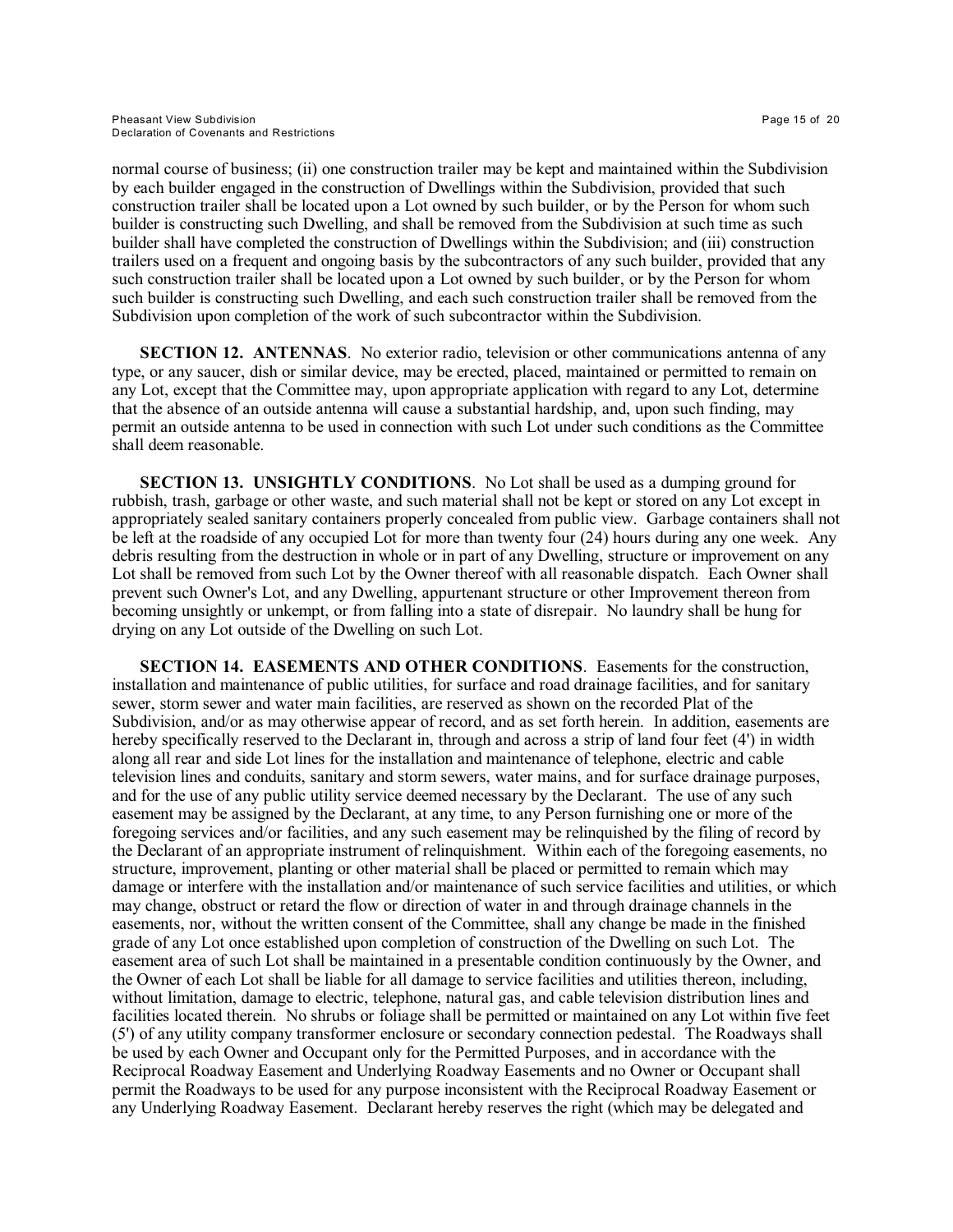assigned to the Association) to impress the Roadway Areas with additional easements for Common Utility Systems.

**SECTION 15. UNDERGROUND UTILITIES**. All public utilities such as water mains, sanitary sewers, storm sewers, and electric, natural gas, cable television and telephone local subdivision distribution lines, and all connections to such facilities, either private or otherwise, shall be installed underground; provided, however, that (I) above ground transformers, pedestals, and other above ground electric, cable television, natural gas or telephone equipment deemed necessary by the supplier of any such utility service in connection with underground distribution systems; (ii) open drainage channels; and (iii) street lighting stanchions, shall be permitted. Each Owner shall be responsible for the installation, maintenance, repair and replacement of electrical, natural gas, telephone and cable television service conductors and facilities on such Owner's Lot, extending from the adjacent Roadway, or utility easement on such Lot, to the Dwelling. The Lots may be subject to charge, from time to time, for street lighting facilities installed and/or to be installed by The Detroit Edison Company pursuant to the request of the Township.

**SECTION 16. WEAPONS.** No Owner shall use or discharge, or permit or suffer any member of his family, or guest or invitee, to use or discharge within the Subdivision, and B-B gun, firearm, pellet gun, sling shot, archery equipment or other weapon.

**SECTION 17. SIGHT LINES**. No wall, hedge or shrub planting which obstructs sight lines at elevations between two feet (2') and six feet (6') above the Roadways shall be placed or permitted to remain on any Lot within the triangular area formed by the Roadway Area property lines and a line connected them at points twenty five feet (25') form the intersection of the Roadway Area lines, or, in the case of a rounded property corner, from the intersection of the Roadway Area property lines extended. The same sight lines limitations shall apply on any Lot within ten feet (10') from the intersection of the Roadway Area property line with the edge of a driveway pavement. No tree shall remain within such distances of such intersections unless the foliage line thereof is maintained at sufficient height to prevent obstruction of such sight lines.

**SECTION 18. AIR CONDITIONERS.** No external air conditioning unit shall be placed in or attached to a window or wall of any Dwelling or appurtenant structure. Without the consent of the Committee, no compressor or other component of a central air conditioning system (or similar system, such as a heat pump) shall be visible from any adjacent Roadway, and, to the extent reasonably possible, all such external equipment shall be so located on any Lot so as to minimize the negative impact thereof on any adjoining Lot, in terms of noise and appearance. In general, such equipment shall be located only in the rear yard, within five feet (5') of the rear wall of the Dwelling, and shall not project beyond the sidewall of the Dwelling so as to extend into the side yard.

**SECTION 19. DRIVEWAYS**. All driveways and driveway approaches shall be paved with an approved concrete surface, and shall be completed prior to occupancy of the Dwelling to be served by such driveway, except to the extent delayed or prohibited by strikes or adverse weather conditions, in which event, such paving shall be completed within sixty (60) days after the termination of such strike or adverse weather conditions.

**SECTION 20. SALES OFFICES**. Anything in this Declaration to the contrary notwithstanding, Declarant, and the successors and/or assigns of Declarant (including, for such purpose, any builder to whom Declarant shall have sold Lots within the Subdivision), and its or their agents, employees and sales representatives, may use and occupy any Lot or Dwelling in the Subdivision for model or display purposes and/or as a sales office in regard to the sale of Lots or Dwellings therein or other lands in the Township owned by the Declarant, until all of the Lots and Dwellings to be built on the Lots, or such other lands, shall have been sold.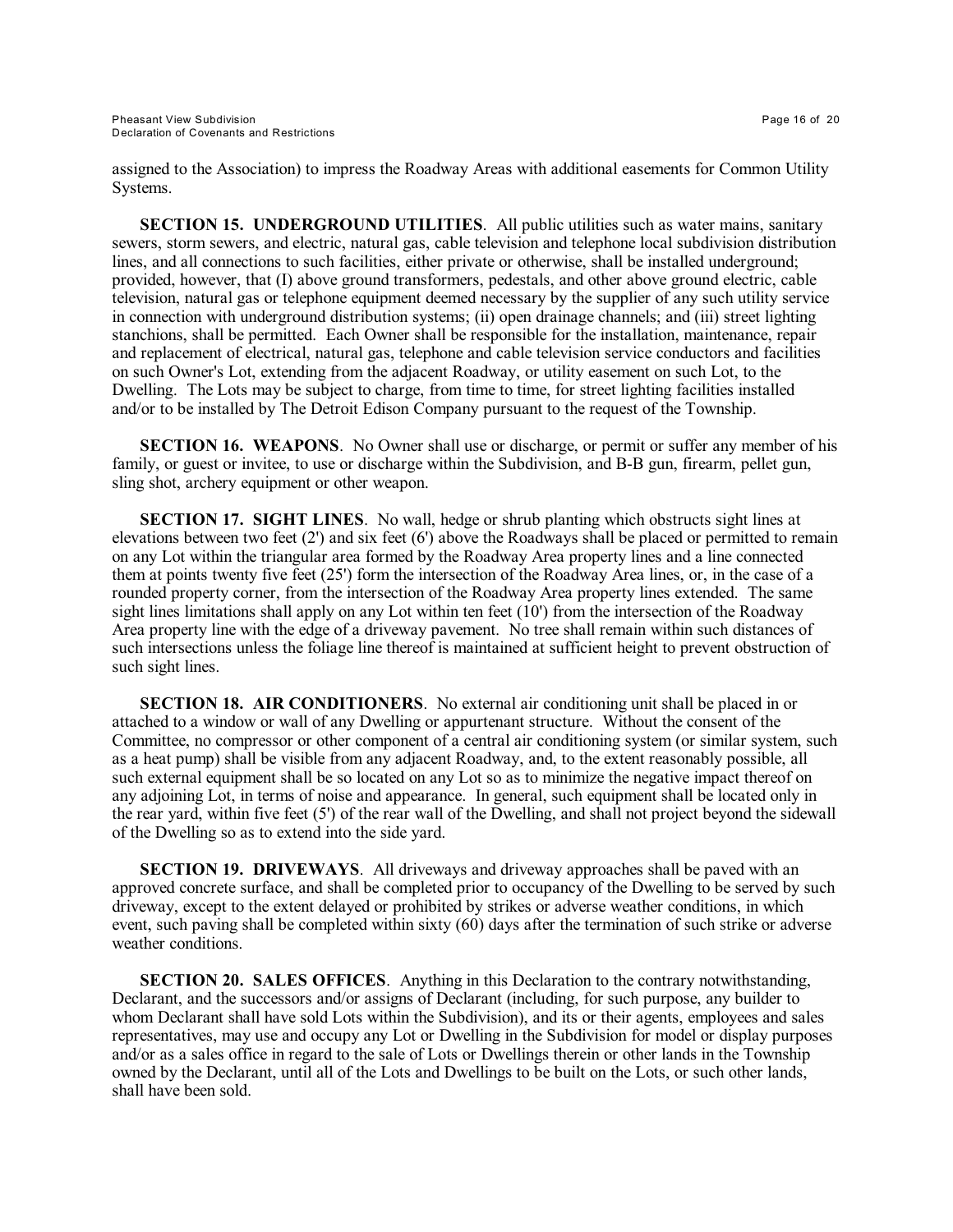**SECTION 21. SIGNS**. No sign of any kind shall be displayed to the public view on any Lot, except (I) one sign of not more than five (5) square feet (the top of which shall be not more than five (5) feet above the ground) advertising the Lot for sale; (ii) uniform street address signs, of the type and in a uniform location specified by the Declarant; and (iii) signs of any size used by Declarant, or any builder in the Subdivision, to advertise the Lots (and/or new Dwellings thereon) for sale, during the construction and sale period.

**SECTION 22. LANDSCAPING**. Each Lot must be landscaped in accordance with the approved landscaping plan for such Lot within ninety (90) days after initial occupancy of the Dwelling, weather conditions permitting, or within ninety (90) days after the end of such adverse weather conditions. After landscaping has been installed, the relevant Owner shall maintain such landscaping in good condition, consistent with the approved landscaping plan.

**SECTION 23. PROHIBITED VEHICLES**. No snowmobiles or other vehicles designed primarily for off-road use, except golf carts, shall be operated within the Subdivision.

**SECTION 24. DISPOSALS**. All Dwellings within the Subdivision shall be equipped with an electric garbage disposal unit in the kitchen.

**SECTION 25. BACKBOARDS**. No basketball backboard or hoop may be placed or installed on ay Lot as to be visible from the Roadway on which such Lot fronts, and, in the case of a corner Lot, from the side Roadway, as well, provided, however, that one basketball backboard per Lot, together with a connected hoop and/or structural pole, may be installed on any Lot if such backboard is predominately clear and transparent.

**SECTION 26. WELLS**. No Owner shall dig, or attempt to dig, any well on any Lot.

**SECTION 27. LEASES.** No Owner or Occupant shall lease and/or sublet less than the whole of any Dwelling on any Lot.

**SECTION 28. SIDEWALKS**. Public sidewalks adjacent to the Lots shall be four (4) feet in width, and shall be constructed of concrete.

**SECTION 29. GRADE CHANGES**. The grade of any Lot, once established upon the completion of the Dwelling upon such Lot, may not be changed without the written consent of the Township and the Committee. This provision is intended to prevent interference with the drainage plan for the Subdivision.

**SECTION 30. UNAUTHORIZED USE OF GOLF COURSE**. No Owner or Occupant shall be permitted to enter upon the Golf Course, or upon any appurtenant golf cart path, without payment to the Township of the requisite greens fee for such use, nor shall any use within the Subdivision be permitted to encroach upon the Golf Course.

**SECTION 31. RETRIEVAL OF GOLF BALLS**. Declarant reserves the right to impress each of the Lots abutting the Golf Course with an easement permitting golfers to retrieve errantly hit golf balls from such Lot; provided that (I) the area of each such Lot beyond the common line between such Lot and the Golf Course shall have been clearly marked "**out-of-bounds**", in the usual manner, by the Township; (ii) such retrieval shall, in each instance, be on foot by such golfer, never by golf cart; and (iii) the rules of play of the Golf Course shall incorporate (ii) above, and shall, in addition, expressly prohibit the hitting of any shot from and such Lot.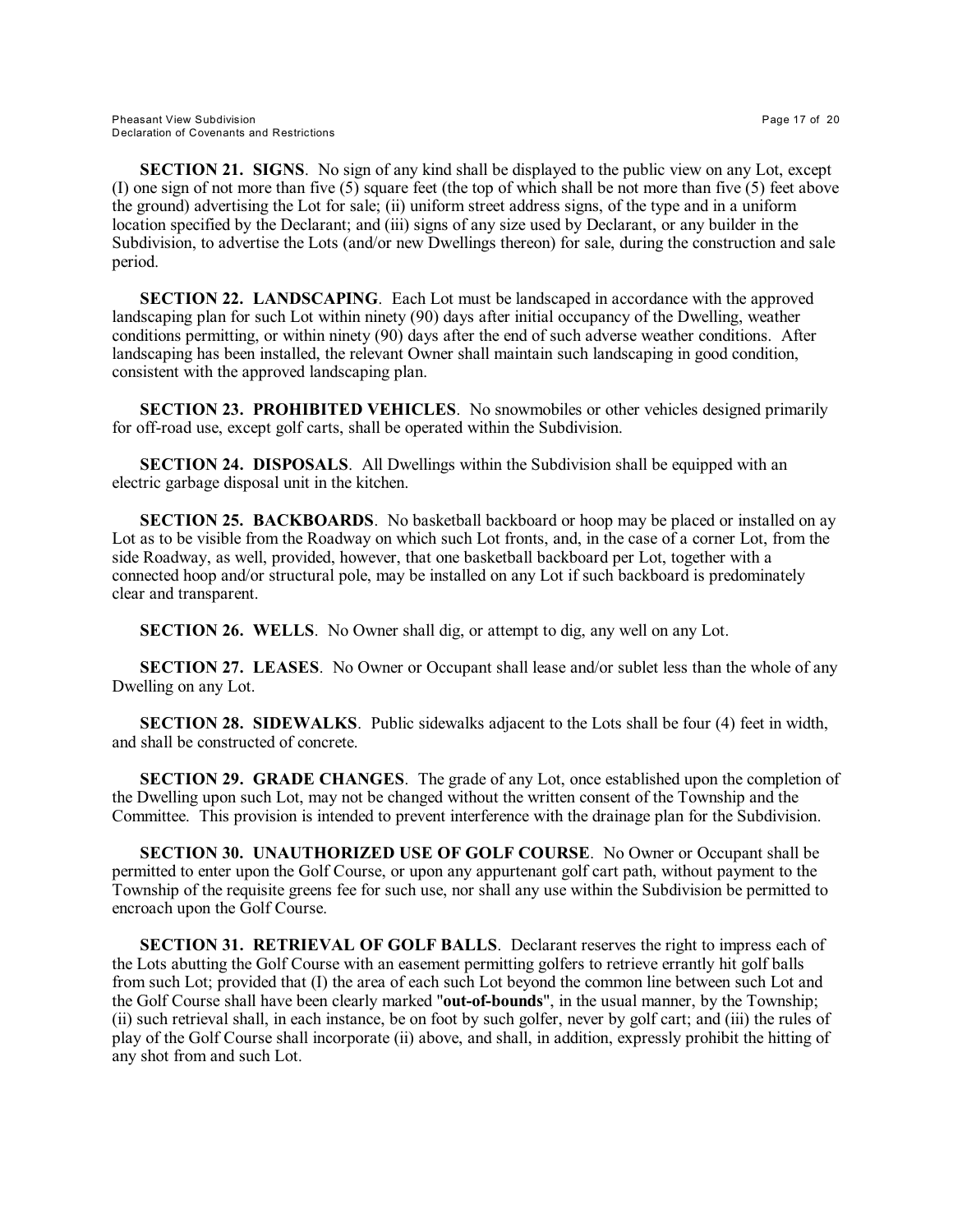### **ARTICLE VIII**

#### **General Provisions**

**SECTION 1. ENFORCEMENT.** The Association or any Owner shall have the right to enforce these covenants and restrictions by any proceeding at law or in equity against any Person violating or attempting to violate any covenant or restriction, either to restrain violation or to recover damages, and against any Lot to enforce the lien created by these covenants upon such Lot; and failure by the Association or any Owner to enforce any covenant or restriction herein contained shall in no event be deemed a waiver of the right to do so thereafter.

**SECTION 2. SEVERABILITY.** Invalidation of any one or more of these covenants or restrictions by judgment or court order shall in no way effect any other provision of this Declaration, and this Declaration shall otherwise continue and remain in full force and effect.

**SECTION 3. NOTICES**. Any notice required to be sent to any Member or Owner under the provisions of this Declaration shall be deemed to have been properly sent when mailed, postage prepaid, to the last known address of the Person who or which appears as Owner on the records of the Association at the time of such mailing.

**SECTION 4. ANNEXATION OF ADDITIONAL LANDS**. Additional subdivisions of land, now or hereafter owned by Declarant, or any affiliate of Declarant, and locate within the area bounded by Canton Center Road, Ridge Road, Cherry Hill Road and Palmer Road (in each case, an "**Addition**"), may be brought by the Declarant under and within the jurisdiction of the Association (without the consent or approval of the Association or any Owner), in each case, by means of a Supplemental Declaration of Covenants and Restrictions filed of record with regard to such Addition, which shall extend to such Addition the scheme of the covenants and restrictions contained in this Declaration, and which shall subject the lots therein to assessment (and shall extend membership in the Association to such owners) on the basis set forth herein, and which shall provide that any additional park areas therein shall be for the use and benefit the Owners, the residents in such Addition, and the residents in any subsequent Addition. Any such Addition may or may not contain additional park areas. Nothing contained herein shall require the Declarant to make any Addition to the Association. Any annexation of additional land by action of the Association (other than as aforesaid) shall require the consent of two-thirds of the Owners.

**SECTION 5. TRANSFER OF RIGHTS AND POWERS**. Declarant hereby reserved the unequivocal right to assign to the Association, in whole or in part, from time to time, any or all of the rights, powers, titles, easements and estates reserved by, or given to, the Declarant hereunder, including, without limitation, any right or power to approve or disapprove any use, act, proposed action or other matter or thing. Any such transfer or assignment shall be made by appropriate written instrument, recorded among the records of the Wayne County Register of Deeds, and such assignee shall thereupon have the same rights and powers, and be subject to the same obligations and duties as herein given and reserved to and assumed by Declarant in connection with the rights, powers and easements so assigned, and such instrument, when executed by such assignee, shall, without further act, release the Declarant from all obligation, duty and liability in connection therewith.

**SECTION 6. AMENDMENT AND DURATION**. This Declaration, and the covenants and restrictions herein contained, shall run with and bind the Lots, Common Areas and Roadways, and shall insure to the benefit of, and be enforceable by the Association, or any Owner, their respective legal representatives, heirs, successors and/or assigns, for a term of thirty (30) years from the date this Declaration is recorded (the "**Primary Term**"), after which time this Declaration shall be automatically extended for successive periods of ten (10) years, unless an instrument signed by the then Owners of twothirds of the Lots shall have been recorded, agreeing to change this Declaration, in whole or in part;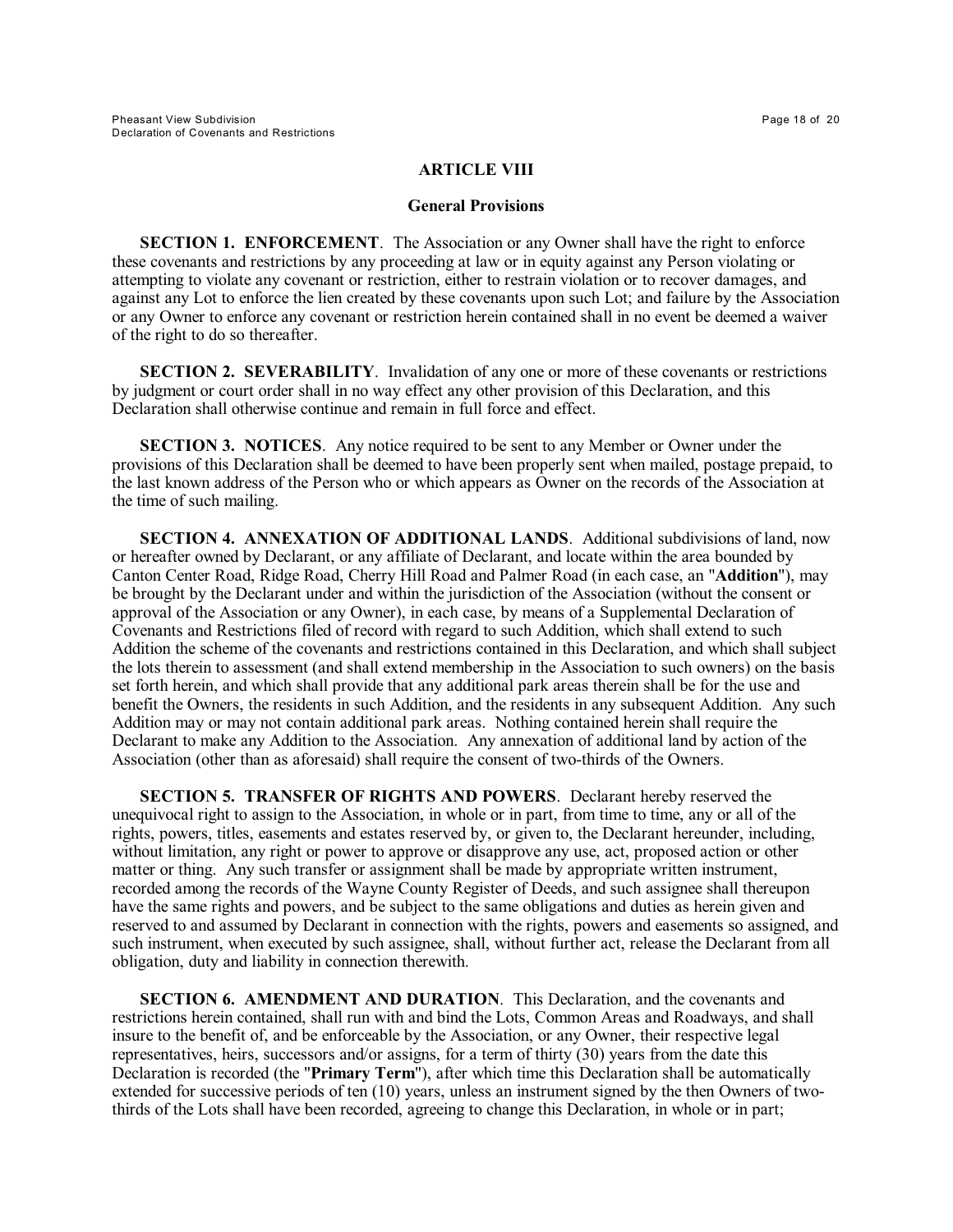provided, however, that no such agreement and instrument of change shall be effective unless made and recorded at least three (3) years in advance of the effective date of such change, and unless written notice of the proposed agreement and instrument of change is sent to every Owner at least ninety (90) days in advance of any action taken; and, provided, further, that no such agreement and instrument of change affecting the Common Areas or Roadways, in any way, shall be effective unless the prior consent of the Township shall have first been obtained. This Declaration may be amended during the Primary Term by a recorded agreement and instrument of change signed by not less than eighty percent (80%) of the Owners; provided, that until January 1, 1997, Declarant shall have the right, by written instrument, signed, acknowledged and recorded with the Wayne County Register of Deeds, to modify, amen, restate, waive or repeal any or all of the provisions herein contained with respect to any thing, or any particular Lot within the Subdivision. Any such modification, amendment, restatement, waiver or repeal, may be made retroactive to the date of recordation of this Declaration.